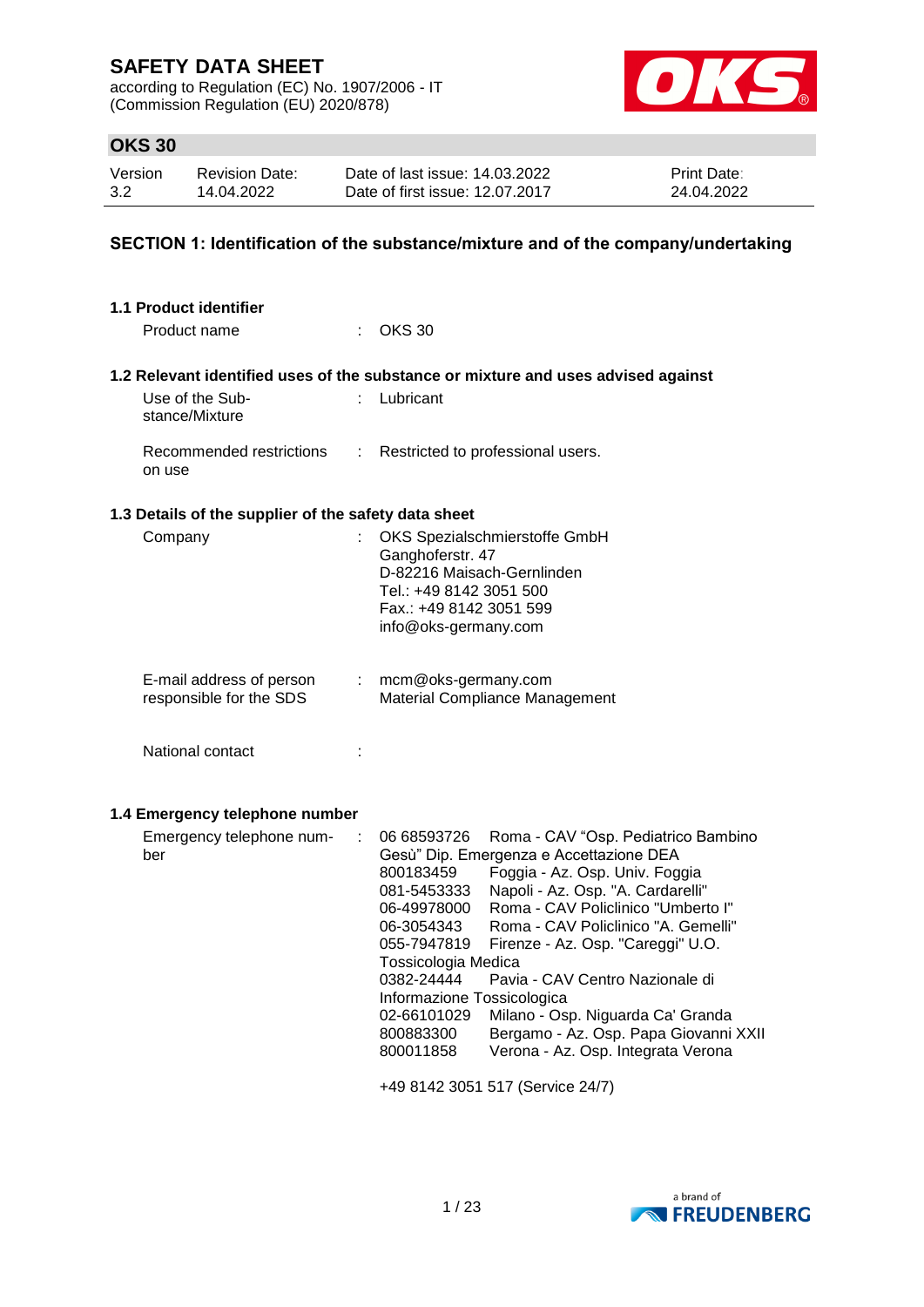according to Regulation (EC) No. 1907/2006 - IT (Commission Regulation (EU) 2020/878)



## **OKS 30**

| Version | Revision Date: | Date of last issue: 14.03.2022  | <b>Print Date:</b> |
|---------|----------------|---------------------------------|--------------------|
| 3.2     | 14.04.2022     | Date of first issue: 12.07.2017 | 24.04.2022         |

### **SECTION 2: Hazards identification**

### **2.1 Classification of the substance or mixture**

| Classification (REGULATION (EC) No 1272/2008)       |                                                               |
|-----------------------------------------------------|---------------------------------------------------------------|
| Skin irritation, Category 2                         | H315: Causes skin irritation.                                 |
| Skin sensitisation, Category 1                      | H317: May cause an allergic skin reaction.                    |
| Long-term (chronic) aquatic hazard, Cat-<br>egory 3 | H412: Harmful to aquatic life with long lasting ef-<br>fects. |

### **2.2 Label elements**

| Labelling (REGULATION (EC) No 1272/2008) |                                                                            |                                                                                                                                  |  |  |  |
|------------------------------------------|----------------------------------------------------------------------------|----------------------------------------------------------------------------------------------------------------------------------|--|--|--|
| Hazard pictograms                        |                                                                            |                                                                                                                                  |  |  |  |
| Signal word                              | Warning                                                                    |                                                                                                                                  |  |  |  |
| Hazard statements                        | H <sub>315</sub><br>H317<br>H412                                           | Causes skin irritation.<br>May cause an allergic skin reaction.<br>Harmful to aquatic life with long lasting ef-<br>fects.       |  |  |  |
| Precautionary statements                 | <b>Prevention:</b><br>P <sub>261</sub><br>P264<br>P273<br>P <sub>280</sub> | Avoid breathing vapours.<br>Wash skin thoroughly after handling.<br>Avoid release to the environment.<br>Wear protective gloves. |  |  |  |
|                                          | <b>Response:</b>                                                           |                                                                                                                                  |  |  |  |
|                                          | P333 + P313                                                                | If skin irritation or rash occurs: Get medical<br>advice/ attention.                                                             |  |  |  |
|                                          | P362 + P364                                                                | Take off contaminated clothing and wash it<br>before reuse.                                                                      |  |  |  |

## **Hazardous components which must be listed on the label:**

Molybdenum trioxide, reaction products with bis[O,O-bis(2-ethylhexyl)] hydrogen dithiophosphate

### **2.3 Other hazards**

This substance/mixture contains no components considered to be either persistent, bioaccumulative and toxic (PBT), or very persistent and very bioaccumulative (vPvB) at levels of 0.1% or higher.

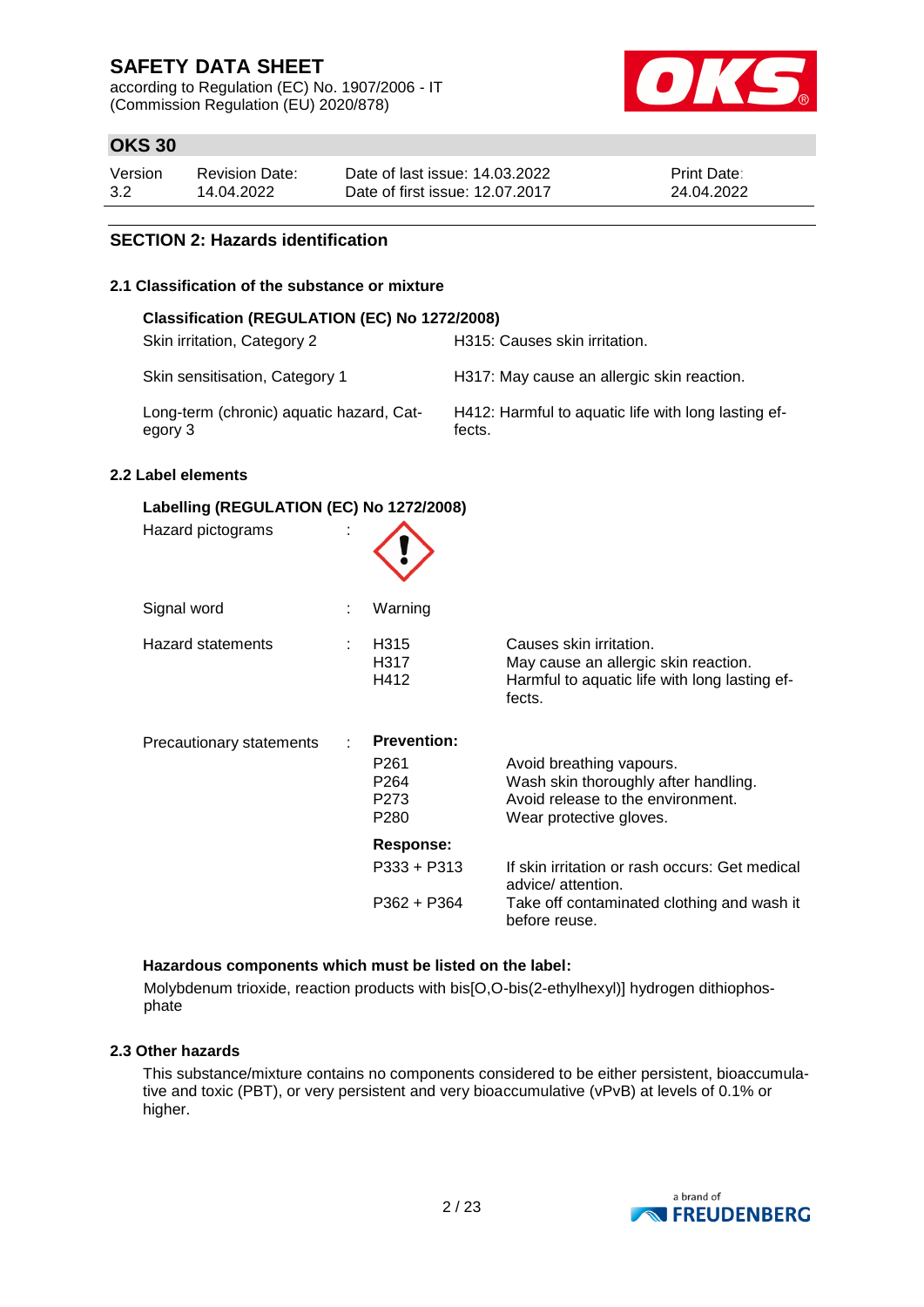according to Regulation (EC) No. 1907/2006 - IT (Commission Regulation (EU) 2020/878)



## **OKS 30**

| Version | Revision Date: | Date of last issue: 14.03.2022  | <b>Print Date:</b> |
|---------|----------------|---------------------------------|--------------------|
| 3.2     | 14.04.2022     | Date of first issue: 12.07.2017 | 24.04.2022         |

Ecological information: The substance/mixture does not contain components considered to have endocrine disrupting properties according to REACH Article 57(f) or Commission Delegated regulation (EU) 2017/2100 or Commission Regulation (EU) 2018/605 at levels of 0.1% or higher.

Toxicological information: The substance/mixture does not contain components considered to have endocrine disrupting properties according to REACH Article 57(f) or Commission Delegated regulation (EU) 2017/2100 or Commission Regulation (EU) 2018/605 at levels of 0.1% or higher.

## **SECTION 3: Composition/information on ingredients**

### **3.2 Mixtures**

Chemical nature : Additive

### **Components**

| Chemical name                                                                             | CAS-No.<br>EC-No.                         | Classification                                                   | specific concen-<br>tration limit<br>M-Factor | Concentration<br>(% w/w) |
|-------------------------------------------------------------------------------------------|-------------------------------------------|------------------------------------------------------------------|-----------------------------------------------|--------------------------|
|                                                                                           | Index-No.                                 |                                                                  | <b>Notes</b>                                  |                          |
|                                                                                           | Registration number                       |                                                                  | Acute toxicity                                |                          |
|                                                                                           |                                           |                                                                  | estimate                                      |                          |
| Molybdenum trioxide,<br>reaction products with<br>bis[O,O-bis(2-<br>ethylhexyl)] hydrogen | 947-946-9                                 | Skin Irrit.2; H315<br>Skin Sens.1B;<br>H317<br>Aquatic Chronic4; |                                               | $>= 30 - 50$             |
| dithiophosphate                                                                           | 01-2120772600-59-<br><b>XXXX</b>          | H413                                                             |                                               |                          |
| Amines, C11-14-<br>branched alkyl, mono-<br>hexyl and dihexyl                             | 80939-62-4<br>279-632-6                   | Skin Irrit.2; H315<br>Eye Irrit.2; H319                          |                                               | $>= 2.5 - < 10$          |
| phosphates                                                                                | 01-2119976322-36-                         | Aquatic Chronic2;<br>H411                                        |                                               |                          |
|                                                                                           | <b>XXXX</b>                               |                                                                  |                                               |                          |
| Substances with a workplace exposure limit :                                              |                                           |                                                                  |                                               |                          |
| Distillates (petroleum),<br>hydrotreated heavy                                            | 64742-52-5<br>265-155-0                   | Not classified                                                   |                                               | $>= 10 - 20$             |
| naphthenic; Baseoil -                                                                     |                                           |                                                                  | Note L                                        |                          |
| unspecified                                                                               | 649-465-00-7<br>01-2119467170-45-<br>XXXX |                                                                  |                                               |                          |

For explanation of abbreviations see section 16.

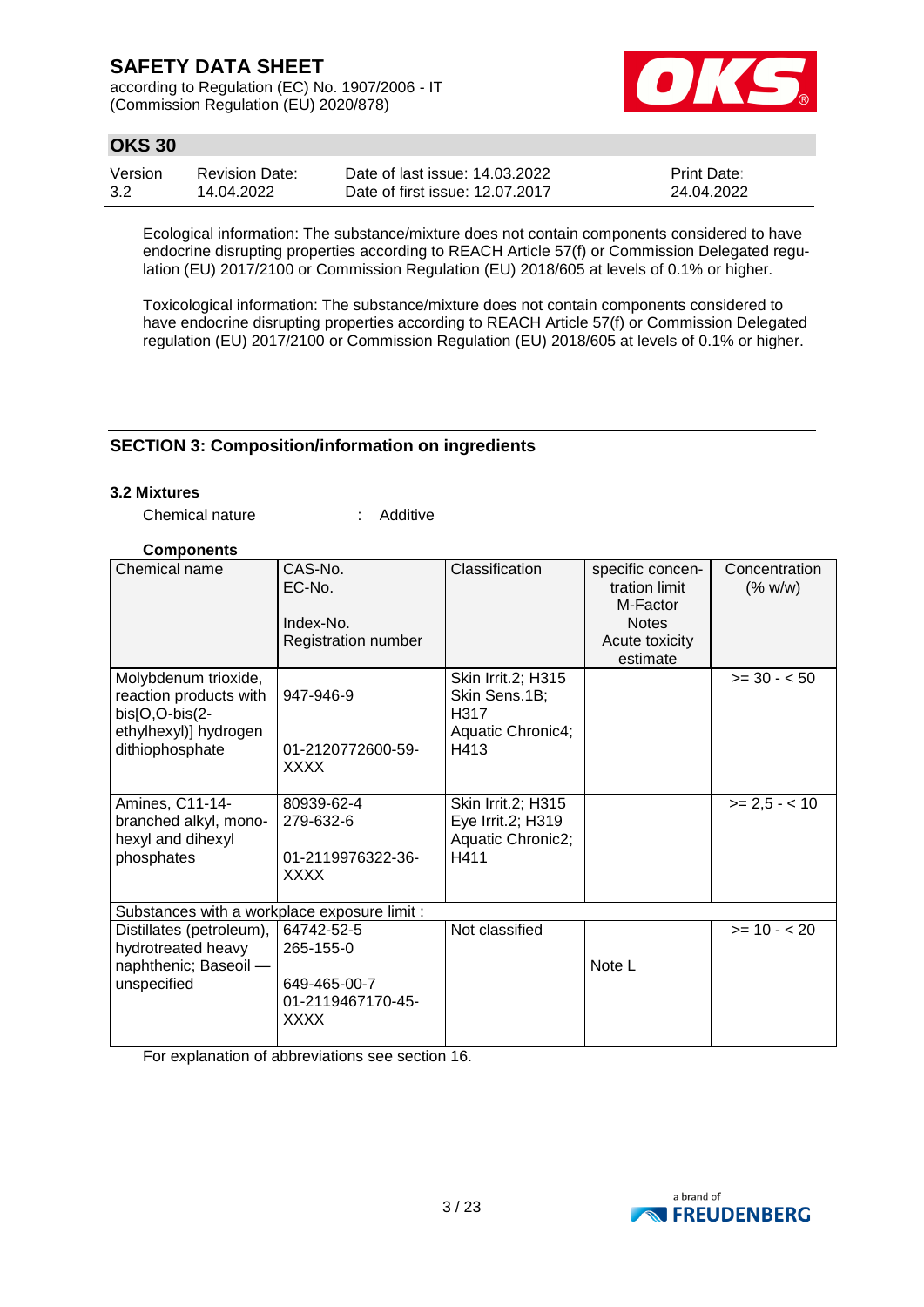according to Regulation (EC) No. 1907/2006 - IT (Commission Regulation (EU) 2020/878)



## **OKS 30**

| Version | <b>Revision Date:</b> | Date of last issue: 14.03.2022  | <b>Print Date:</b> |
|---------|-----------------------|---------------------------------|--------------------|
| 3.2     | 14.04.2022            | Date of first issue: 12.07.2017 | 24.04.2022         |

### **SECTION 4: First aid measures**

| 4.1 Description of first aid measures                           |                                                                                                                                                                                                                                                                                                                 |
|-----------------------------------------------------------------|-----------------------------------------------------------------------------------------------------------------------------------------------------------------------------------------------------------------------------------------------------------------------------------------------------------------|
| If inhaled                                                      | Remove person to fresh air. If signs/symptoms continue, get<br>medical attention.<br>Keep patient warm and at rest.<br>If unconscious, place in recovery position and seek medical<br>advice.<br>Keep respiratory tract clear.<br>If breathing is irregular or stopped, administer artificial respira-<br>tion. |
| In case of skin contact                                         | Take off all contaminated clothing immediately.<br>Wash off immediately with soap and plenty of water.<br>Get medical attention immediately if irritation develops and<br>persists.<br>Wash clothing before reuse.<br>Thoroughly clean shoes before reuse.                                                      |
| In case of eye contact                                          | Rinse immediately with plenty of water, also under the eyelids,<br>for at least 10 minutes.<br>If eye irritation persists, consult a specialist.                                                                                                                                                                |
| If swallowed                                                    | Move the victim to fresh air.<br>If unconscious, place in recovery position and seek medical<br>advice.<br>Keep respiratory tract clear.<br>Do NOT induce vomiting.<br>Rinse mouth with water.<br>Never give anything by mouth to an unconscious person.                                                        |
| 4.2 Most important symptoms and effects, both acute and delayed |                                                                                                                                                                                                                                                                                                                 |
| Symptoms                                                        | Skin contact may provoke the following symptoms:<br>Erythema<br>Allergic appearance                                                                                                                                                                                                                             |
| <b>Risks</b>                                                    | Causes skin irritation.<br>May cause an allergic skin reaction.                                                                                                                                                                                                                                                 |
|                                                                 | 4.3 Indication of any immediate medical attention and special treatment needed                                                                                                                                                                                                                                  |
| Treatment                                                       | The first aid procedure should be established in consultation<br>with the doctor responsible for industrial medicine.<br>Treat symptomatically.                                                                                                                                                                 |

## **SECTION 5: Firefighting measures**

### **5.1 Extinguishing media**

Suitable extinguishing media : Use water spray, alcohol-resistant foam, dry chemical or car-

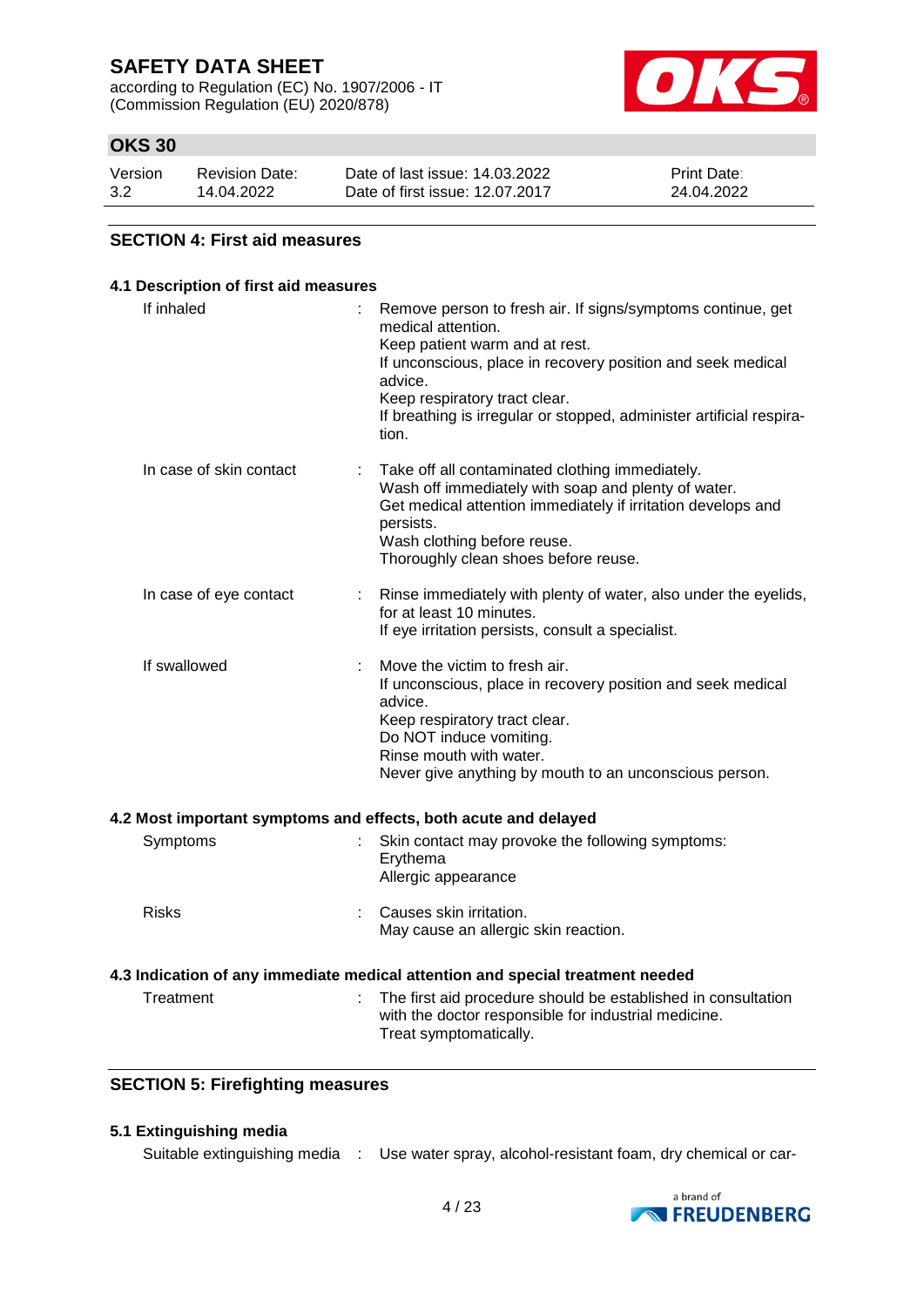according to Regulation (EC) No. 1907/2006 - IT (Commission Regulation (EU) 2020/878)



## **OKS 30**

| Version<br>3.2 | <b>Revision Date:</b><br>14.04.2022                       | Date of last issue: 14.03.2022<br>Date of first issue: 12.07.2017                                                                                                       | Print Date:<br>24.04.2022 |
|----------------|-----------------------------------------------------------|-------------------------------------------------------------------------------------------------------------------------------------------------------------------------|---------------------------|
|                |                                                           | bon dioxide.                                                                                                                                                            |                           |
| media          | Unsuitable extinguishing                                  | High volume water jet                                                                                                                                                   |                           |
|                | 5.2 Special hazards arising from the substance or mixture |                                                                                                                                                                         |                           |
| ucts           | Hazardous combustion prod- :                              | Carbon oxides<br>Nitrogen oxides (NOx)<br>Sulphur oxides<br>Oxides of phosphorus<br>Metal oxides                                                                        |                           |
|                | 5.3 Advice for firefighters                               |                                                                                                                                                                         |                           |
|                | Special protective equipment :<br>for firefighters        | In the event of fire, wear self-contained breathing apparatus.<br>Use personal protective equipment. Exposure to decomposi-<br>tion products may be a hazard to health. |                           |
|                | Further information                                       | : Standard procedure for chemical fires.<br>Collect contaminated fire extinguishing water separately. This<br>must not be discharged into drains.                       |                           |

### **SECTION 6: Accidental release measures**

### **6.1 Personal precautions, protective equipment and emergency procedures**

| Personal precautions | : Evacuate personnel to safe areas.<br>Use personal protective equipment.<br>Ensure adequate ventilation.<br>Do not breathe vapours or spray mist.<br>Refer to protective measures listed in sections 7 and 8. |
|----------------------|----------------------------------------------------------------------------------------------------------------------------------------------------------------------------------------------------------------|
|----------------------|----------------------------------------------------------------------------------------------------------------------------------------------------------------------------------------------------------------|

### **6.2 Environmental precautions**

| Environmental precautions | : Do not allow contact with soil, surface or ground water.    |
|---------------------------|---------------------------------------------------------------|
|                           | Prevent further leakage or spillage if safe to do so.         |
|                           | If the product contaminates rivers and lakes or drains inform |
|                           | respective authorities.                                       |

### **6.3 Methods and material for containment and cleaning up**

| Methods for cleaning up | : Contain spillage, and then collect with non-combustible ab-    |
|-------------------------|------------------------------------------------------------------|
|                         | sorbent material, (e.g. sand, earth, diatomaceous earth, ver-    |
|                         | miculite) and place in container for disposal according to local |
|                         | / national regulations (see section 13).                         |

## **6.4 Reference to other sections**

For personal protection see section 8.

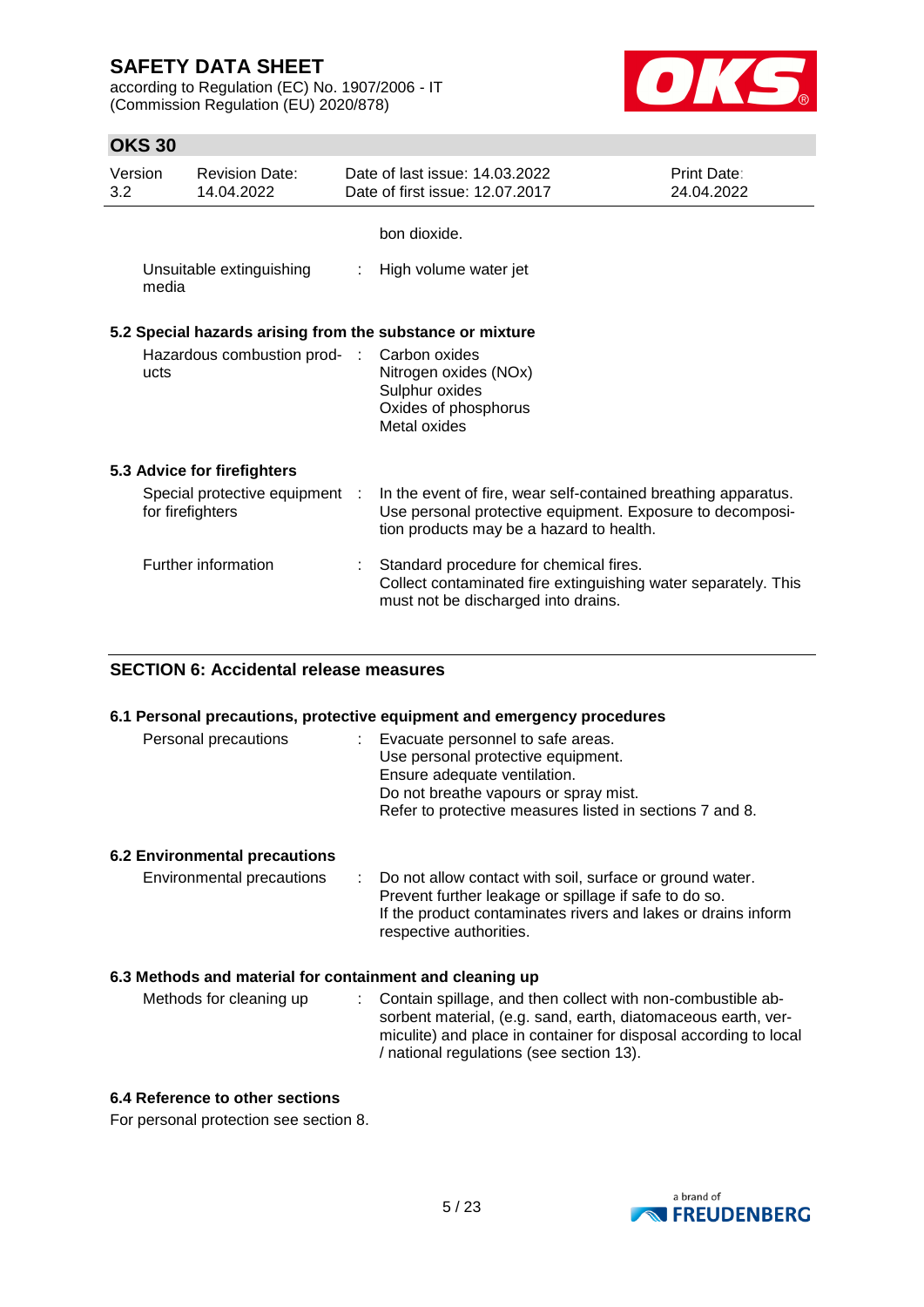according to Regulation (EC) No. 1907/2006 - IT (Commission Regulation (EU) 2020/878)



## **OKS 30**

| Version | <b>Revision Date:</b> | Date of last issue: 14.03.2022  | <b>Print Date:</b> |
|---------|-----------------------|---------------------------------|--------------------|
| 3.2     | 14.04.2022            | Date of first issue: 12.07.2017 | 24.04.2022         |

### **SECTION 7: Handling and storage**

### **7.1 Precautions for safe handling**

| Advice on safe handling                                          |   | Do not breathe vapours or spray mist.<br>Avoid contact with skin and eyes.<br>For personal protection see section 8.<br>Persons with a history of skin sensitisation problems or asth-<br>ma, allergies, chronic or recurrent respiratory disease should<br>not be employed in any process in which this mixture is being<br>used.<br>Smoking, eating and drinking should be prohibited in the ap-<br>plication area.<br>Wash hands and face before breaks and immediately after<br>handling the product.<br>Do not get in eyes or mouth or on skin.<br>Do not get on skin or clothing.<br>Do not ingest.<br>Do not repack.<br>Do not re-use empty containers.<br>These safety instructions also apply to empty packaging which<br>may still contain product residues.<br>Keep container closed when not in use. |
|------------------------------------------------------------------|---|------------------------------------------------------------------------------------------------------------------------------------------------------------------------------------------------------------------------------------------------------------------------------------------------------------------------------------------------------------------------------------------------------------------------------------------------------------------------------------------------------------------------------------------------------------------------------------------------------------------------------------------------------------------------------------------------------------------------------------------------------------------------------------------------------------------|
| Hygiene measures                                                 |   | Wash face, hands and any exposed skin thoroughly after<br>handling.                                                                                                                                                                                                                                                                                                                                                                                                                                                                                                                                                                                                                                                                                                                                              |
| 7.2 Conditions for safe storage, including any incompatibilities |   |                                                                                                                                                                                                                                                                                                                                                                                                                                                                                                                                                                                                                                                                                                                                                                                                                  |
| Requirements for storage<br>areas and containers                 | ÷ | Store in original container. Keep container closed when not in<br>use. Keep in a dry, cool and well-ventilated place. Containers<br>which are opened must be carefully resealed and kept upright<br>to prevent leakage. Store in accordance with the particular<br>national regulations. Keep in properly labelled containers.                                                                                                                                                                                                                                                                                                                                                                                                                                                                                   |

### **7.3 Specific end use(s)**

Specific use(s) : Specific instructions for handling, not required.

## **SECTION 8: Exposure controls/personal protection**

### **8.1 Control parameters**

### **Derived No Effect Level (DNEL) according to Regulation (EC) No. 1907/2006:**

| Substance name                                                                                                 | End Use | Exposure routes | Potential health ef-          | Value                  |
|----------------------------------------------------------------------------------------------------------------|---------|-----------------|-------------------------------|------------------------|
|                                                                                                                |         |                 | fects                         |                        |
| Molybdenum trioxide,<br>reaction products with<br>$bis[O,O-bis(2-$<br>ethylhexyl)] hydrogen<br>dithiophosphate | Workers | Inhalation      | Long-term systemic<br>effects | $4,93 \, \text{mg/m3}$ |

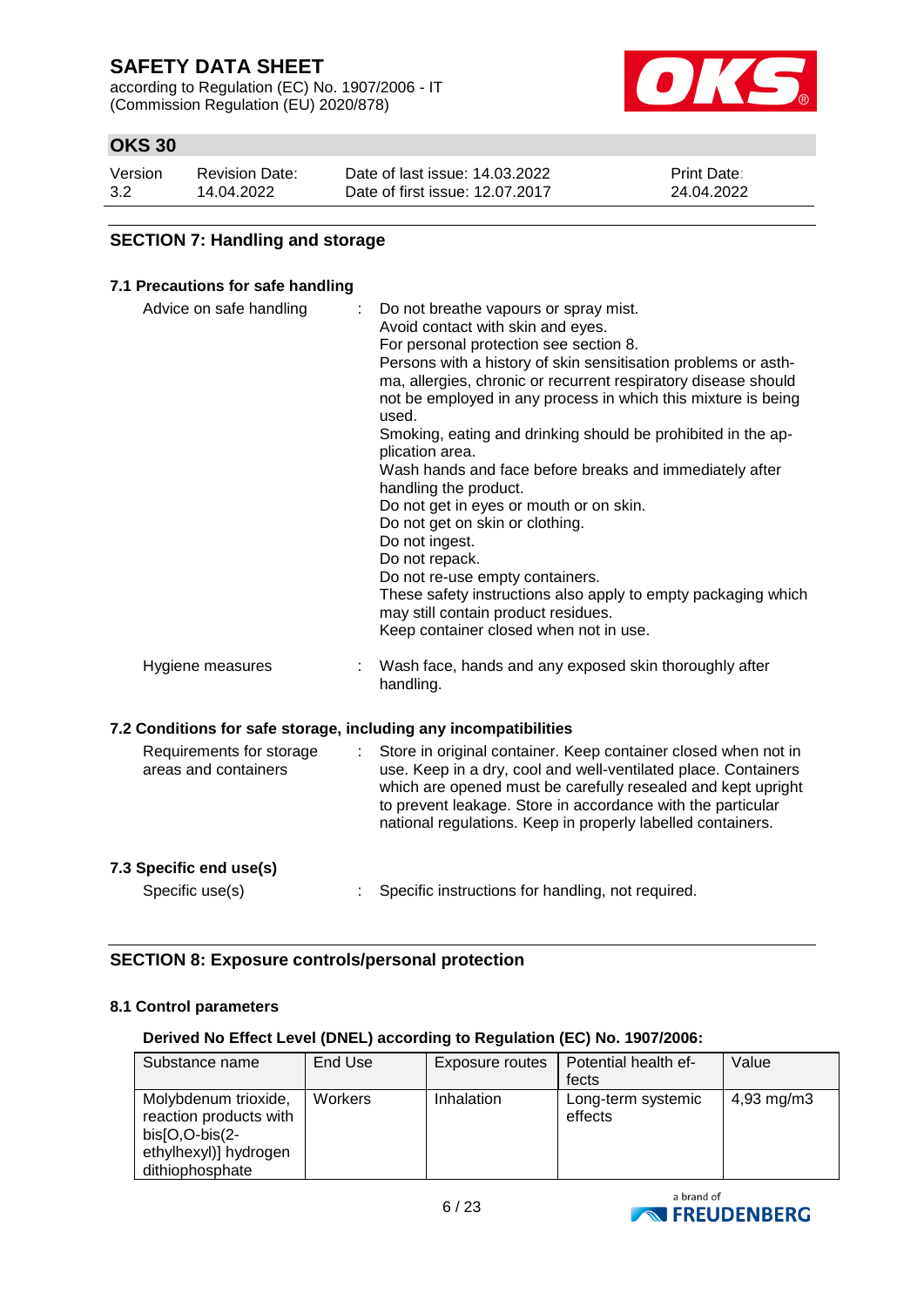according to Regulation (EC) No. 1907/2006 - IT (Commission Regulation (EU) 2020/878)



## **OKS 30**

| Version |  |
|---------|--|
| 3.2     |  |

Revision Date: 14.04.2022

Date of last issue: 14.03.2022 Date of first issue: 12.07.2017 Print Date: 24.04.2022

|                                                                                      | <b>Workers</b> | Dermal       | Long-term systemic<br>effects | $1,4$ mg/kg<br>bw/day |
|--------------------------------------------------------------------------------------|----------------|--------------|-------------------------------|-----------------------|
| Fatty acids, C18-<br>unsatd., diesters and<br>triesters with trime-<br>thylolpropane | Workers        | Dermal       |                               | 833,3 mg/kg<br>bw/day |
|                                                                                      | Workers        | Inhalation   |                               | 58,8 mg/m3            |
| Amines, C11-14-<br>branched alkyl, mon-<br>ohexyl and dihexyl<br>phosphates          | Workers        | Inhalation   | Long-term systemic<br>effects | $0,2$ mg/m $3$        |
|                                                                                      | Workers        | Skin contact | Long-term systemic<br>effects | $0,03$ mg/kg          |
|                                                                                      | Workers        | Skin contact | Acute systemic ef-<br>fects   | $0,03$ mg/kg          |

### **Predicted No Effect Concentration (PNEC) according to Regulation (EC) No. 1907/2006:**

| Substance name                                                          | <b>Environmental Compartment</b> | Value                |
|-------------------------------------------------------------------------|----------------------------------|----------------------|
| Amines, C11-14-branched alkyl,<br>monohexyl and dihexyl phos-<br>phates | Fresh water                      | $0,055 \text{ mg/l}$ |
|                                                                         | Intermittent use/release         | $0,01$ mg/l          |
|                                                                         | Marine water                     | $0,005$ mg/l         |
|                                                                         | Sewage treatment plant           | 1 $mg/l$             |
|                                                                         | Fresh water sediment             | 239,64 mg/kg         |
|                                                                         | Marine sediment                  | 23,96 mg/kg          |
|                                                                         | Soil                             | 47,76 mg/kg          |

### **8.2 Exposure controls**

### **Engineering measures**

Maintain air concentrations below occupational exposure standards.

### **Personal protective equipment**

| Eye protection                                                        |  | : Safety glasses with side-shields                                                                                                                                                                                                                                                                                                            |  |
|-----------------------------------------------------------------------|--|-----------------------------------------------------------------------------------------------------------------------------------------------------------------------------------------------------------------------------------------------------------------------------------------------------------------------------------------------|--|
| Hand protection<br>Material<br>Break through time<br>Protective index |  | : Nitrile rubber<br>$:$ > 10 min<br>: Class 1                                                                                                                                                                                                                                                                                                 |  |
| Remarks                                                               |  | : Wear protective gloves. The break through time depends<br>amongst other things on the material, the thickness and the<br>type of glove and therefore has to be measured for each<br>case.<br>The selected protective gloves have to satisfy the specifica-<br>tions of Regulation (EU) 2016/425 and the standard EN 374<br>derived from it. |  |
| Respiratory protection                                                |  | Not required; except in case of aerosol formation.                                                                                                                                                                                                                                                                                            |  |
| Filter type                                                           |  | Filter type A-P                                                                                                                                                                                                                                                                                                                               |  |

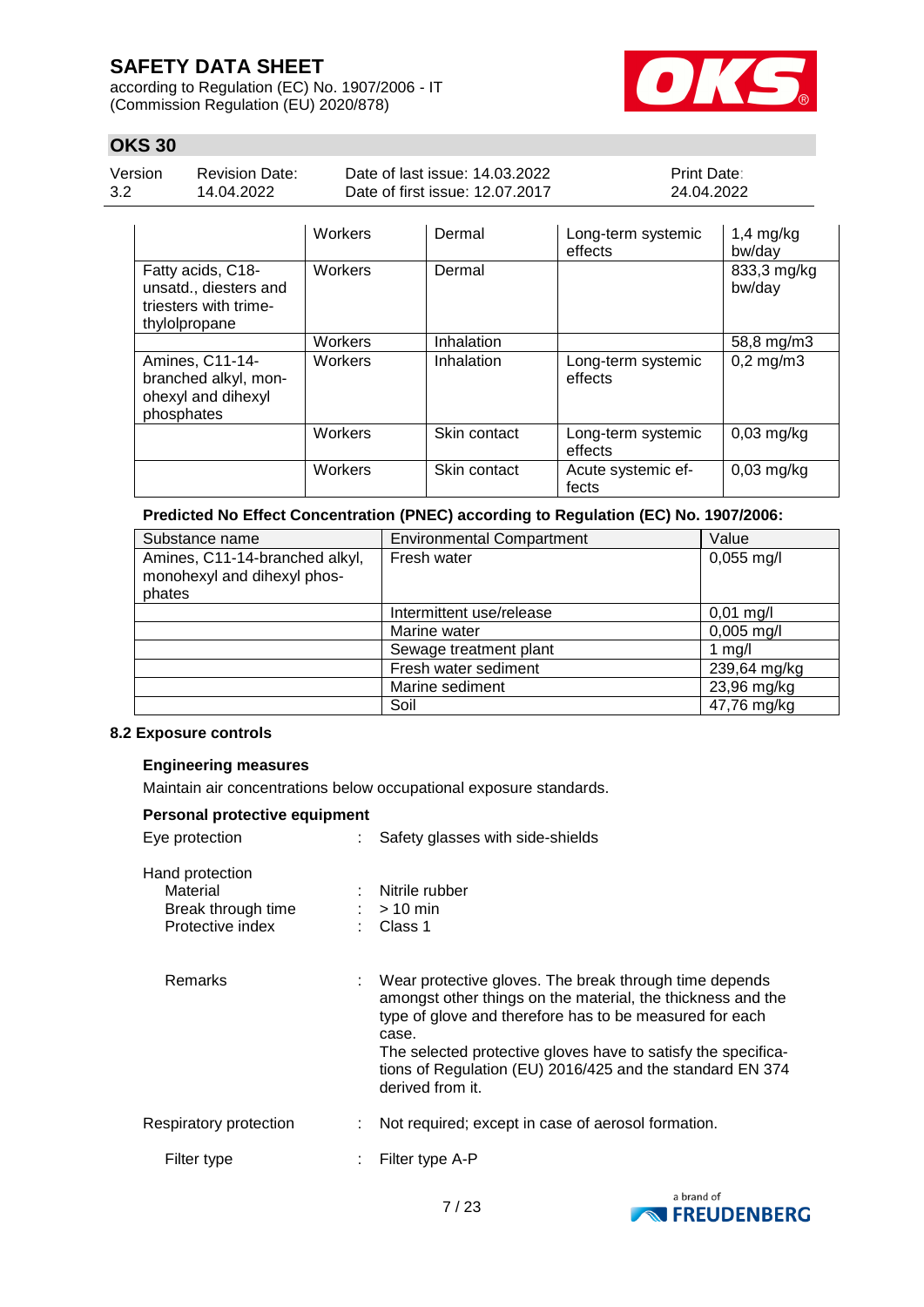according to Regulation (EC) No. 1907/2006 - IT (Commission Regulation (EU) 2020/878)



## **OKS 30**

| Version<br><b>Revision Date:</b><br>3.2<br>14.04.2022 |                     | Date of last issue: 14.03.2022<br>Date of first issue: 12.07.2017                                                                                              | Print Date:<br>24.04.2022 |
|-------------------------------------------------------|---------------------|----------------------------------------------------------------------------------------------------------------------------------------------------------------|---------------------------|
|                                                       | Protective measures | : The type of protective equipment must be selected according<br>to the concentration and amount of the dangerous substance<br>at the specific workplace.<br>. |                           |

Choose body protection in relation to its type, to the concentration and amount of dangerous substances, and to the specific work-place.

## **SECTION 9: Physical and chemical properties**

### **9.1 Information on basic physical and chemical properties**

| Physical state                                        |                | liquid                                                   |
|-------------------------------------------------------|----------------|----------------------------------------------------------|
| Colour                                                | t              | green                                                    |
| Odour                                                 |                | characteristic                                           |
| <b>Odour Threshold</b>                                | ÷              | No data available                                        |
|                                                       |                |                                                          |
| Melting point/range                                   | ÷              | No data available                                        |
| Boiling point/boiling range                           | ÷              | 224 °C (1.013 hPa)                                       |
| Flammability (solid, gas)                             | ÷              | Not applicable                                           |
| Upper explosion limit / Upper :<br>flammability limit |                | No data available                                        |
| Lower explosion limit / Lower<br>flammability limit   | $\mathbb{R}^n$ | No data available                                        |
| Flash point                                           | t              | 184 °C<br>Method: ISO 2592                               |
| Auto-ignition temperature                             | t.             | No data available                                        |
| Decomposition temperature                             | ÷              | No data available                                        |
| pH                                                    | t.             | Not applicable<br>substance/mixture is non-polar/aprotic |
| Viscosity<br>Viscosity, dynamic                       | t.             | No data available                                        |
| Viscosity, kinematic                                  | ÷              | 115,6 mm2/s (40 °C)                                      |
| Solubility(ies)                                       |                |                                                          |

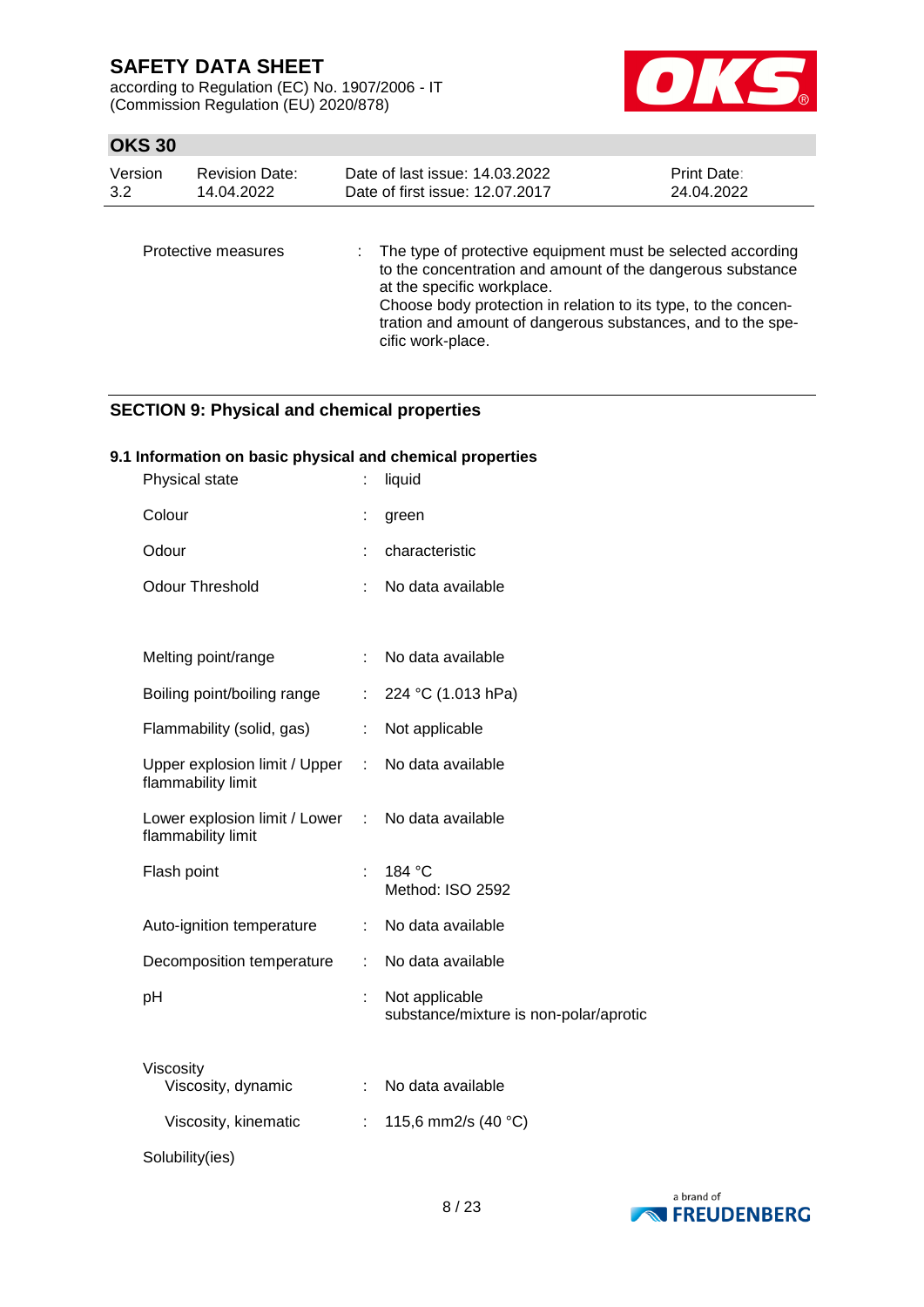according to Regulation (EC) No. 1907/2006 - IT (Commission Regulation (EU) 2020/878)



**EXPRESSION FREUDENBERG** 

## **OKS 30**

| Version<br>3.2 |                         | <b>Revision Date:</b><br>14.04.2022        |        | Date of last issue: 14.03.2022<br>Date of first issue: 12.07.2017          | <b>Print Date:</b><br>24.04.2022 |
|----------------|-------------------------|--------------------------------------------|--------|----------------------------------------------------------------------------|----------------------------------|
|                |                         | Water solubility                           | ÷      | immiscible                                                                 |                                  |
|                |                         | Solubility in other solvents               | $\sim$ | No data available                                                          |                                  |
|                |                         | Partition coefficient: n-<br>octanol/water |        | No data available                                                          |                                  |
|                |                         | Vapour pressure                            | ÷      | 26,5 hPa (20 °C)                                                           |                                  |
|                |                         | Relative density                           | ÷.     | 1,0036 (20 $°C$ )<br>Reference substance: Water<br>The value is calculated |                                  |
|                | Density                 |                                            | t.     | 1,00 g/cm3<br>(20 °C)                                                      |                                  |
|                | <b>Bulk density</b>     |                                            |        | No data available                                                          |                                  |
|                | Relative vapour density |                                            | ÷      | No data available                                                          |                                  |
|                |                         | 9.2 Other information                      |        |                                                                            |                                  |
|                | Explosives              |                                            |        | Not explosive                                                              |                                  |
|                |                         | Oxidizing properties                       |        | No data available                                                          |                                  |
|                | Self-ignition           |                                            |        | No data available                                                          |                                  |
|                |                         | Evaporation rate                           |        | No data available                                                          |                                  |
|                |                         | Sublimation point                          | ÷      | No data available                                                          |                                  |
|                |                         |                                            |        |                                                                            |                                  |

# **SECTION 10: Stability and reactivity**

| <b>10.1 Reactivity</b>                  |  |                                                             |            |  |  |  |
|-----------------------------------------|--|-------------------------------------------------------------|------------|--|--|--|
| No hazards to be specially mentioned.   |  |                                                             |            |  |  |  |
| <b>10.2 Chemical stability</b>          |  |                                                             |            |  |  |  |
| Stable under normal conditions.         |  |                                                             |            |  |  |  |
| 10.3 Possibility of hazardous reactions |  |                                                             |            |  |  |  |
| Hazardous reactions                     |  | No dangerous reaction known under conditions of normal use. |            |  |  |  |
| 10.4 Conditions to avoid                |  |                                                             |            |  |  |  |
| Conditions to avoid                     |  | : No conditions to be specially mentioned.                  |            |  |  |  |
| 10.5 Incompatible materials             |  |                                                             |            |  |  |  |
| Materials to avoid                      |  | : No materials to be especially mentioned.                  |            |  |  |  |
|                                         |  | $\sim$ 1 $\sim$                                             | a brand of |  |  |  |

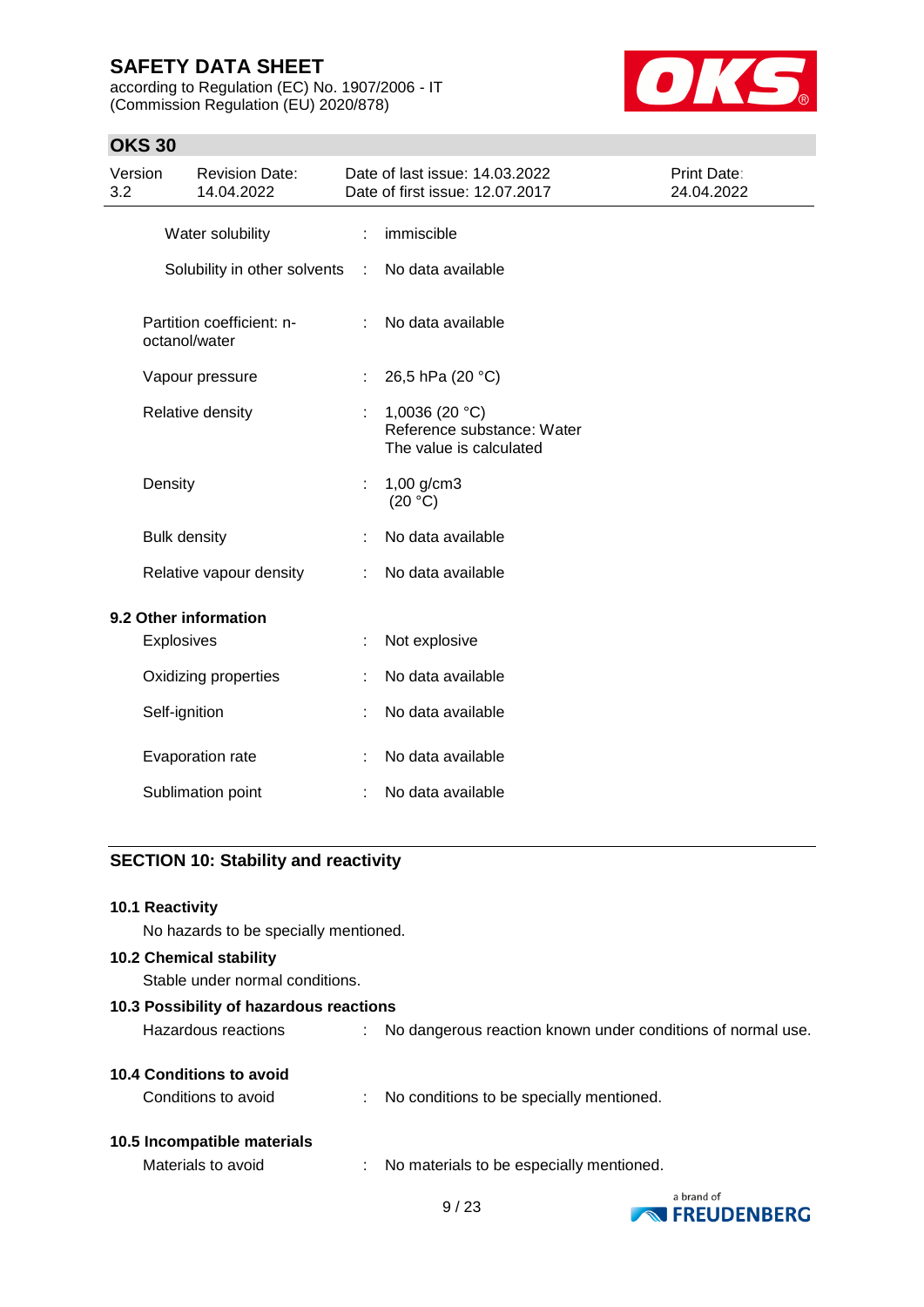according to Regulation (EC) No. 1907/2006 - IT (Commission Regulation (EU) 2020/878)



## **OKS 30**

| Version | Revision Date: | Date of last issue: 14.03.2022  | <b>Print Date:</b> |
|---------|----------------|---------------------------------|--------------------|
| 3.2     | 14.04.2022     | Date of first issue: 12.07.2017 | 24.04.2022         |

### **10.6 Hazardous decomposition products**

No decomposition if stored and applied as directed.

## **SECTION 11: Toxicological information**

### **11.1 Information on hazard classes as defined in Regulation (EC) No 1272/2008**

| <b>Acute toxicity</b>     |                             |                                                                                                                                                                                                            |
|---------------------------|-----------------------------|------------------------------------------------------------------------------------------------------------------------------------------------------------------------------------------------------------|
| Product:                  |                             |                                                                                                                                                                                                            |
| Acute oral toxicity       |                             | Remarks: This information is not available.                                                                                                                                                                |
| Acute inhalation toxicity | $\mathbb{R}^{\mathbb{Z}}$   | Remarks: This information is not available.                                                                                                                                                                |
| Acute dermal toxicity     | t.                          | Symptoms: Redness, Local irritation                                                                                                                                                                        |
| Components:               |                             |                                                                                                                                                                                                            |
| phosphate:                |                             | Molybdenum trioxide, reaction products with bis[O,O-bis(2-ethylhexyl)] hydrogen dithio-                                                                                                                    |
| Acute dermal toxicity     | $\mathcal{L}^{\mathcal{L}}$ | Symptoms: Redness, Local irritation                                                                                                                                                                        |
| Acute oral toxicity       | $\mathbb{R}^{\mathbb{Z}}$   | Amines, C11-14-branched alkyl, monohexyl and dihexyl phosphates:<br>LD50 (Rat): $> 5.000$ mg/kg<br>Method: OECD Test Guideline 401                                                                         |
| Acute dermal toxicity     |                             | : LD50 (Rat): $> 2.000$ mg/kg<br>Method: OECD Test Guideline 402<br>Assessment: The substance or mixture has no acute dermal<br>toxicity                                                                   |
|                           |                             | Distillates (petroleum), hydrotreated heavy naphthenic; Baseoil - unspecified:                                                                                                                             |
| Acute oral toxicity       |                             | LD50 (Rat): $> 5.000$ mg/kg<br>Method: OECD Test Guideline 401<br>GLP: yes                                                                                                                                 |
| Acute inhalation toxicity | $\mathbb{R}^n$              | LC50 (Rat): $> 5,53$ mg/l<br>Exposure time: 4 h<br>Test atmosphere: dust/mist<br>Method: OECD Test Guideline 403<br>GLP: yes<br>Assessment: The substance or mixture has no acute inhala-<br>tion toxicity |
| Acute dermal toxicity     |                             | : LD50 (Rabbit): $> 5.000$ mg/kg<br>Method: OECD Test Guideline 402<br>GLP: yes                                                                                                                            |

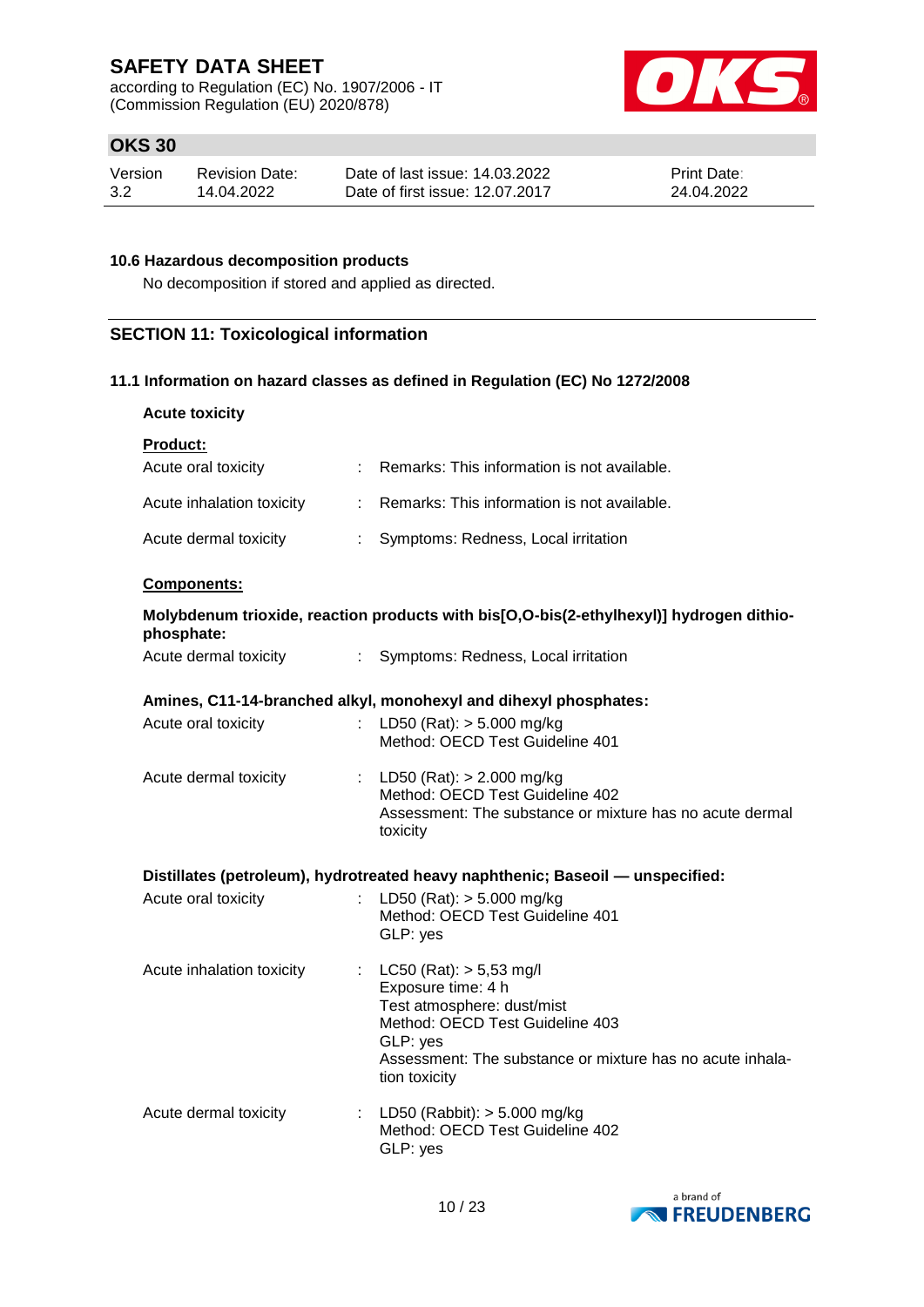according to Regulation (EC) No. 1907/2006 - IT (Commission Regulation (EU) 2020/878)



## **OKS 30**

| Version | <b>Revision Date:</b> | Date of last issue: 14.03.2022  | <b>Print Date:</b> |
|---------|-----------------------|---------------------------------|--------------------|
| 3.2     | 14.04.2022            | Date of first issue: 12.07.2017 | 24.04.2022         |

### **Skin corrosion/irritation**

### **Product:**

Remarks : Irritating to skin.

### **Components:**

**Molybdenum trioxide, reaction products with bis[O,O-bis(2-ethylhexyl)] hydrogen dithiophosphate:**

| Assessment<br>Result | Irritating to skin.<br>: Irritating to skin. |
|----------------------|----------------------------------------------|
| Remarks              | Irritating to skin.                          |

### **Amines, C11-14-branched alkyl, monohexyl and dihexyl phosphates:**

| : Rabbit                  |
|---------------------------|
| : Irritating to skin.     |
| : OECD Test Guideline 404 |
| : Irritating to skin.     |
|                           |

### **Distillates (petroleum), hydrotreated heavy naphthenic; Baseoil — unspecified:**

| : Rabbit                        |
|---------------------------------|
| : No skin irritation            |
| : OECD Test Guideline 404       |
| $\therefore$ No skin irritation |
|                                 |

### **Serious eye damage/eye irritation**

### **Product:**

Remarks : This information is not available.

### **Components:**

### **Molybdenum trioxide, reaction products with bis[O,O-bis(2-ethylhexyl)] hydrogen dithiophosphate:**

| Assessment | No eye irritation |
|------------|-------------------|
| Result     | No eye irritation |

### **Amines, C11-14-branched alkyl, monohexyl and dihexyl phosphates:**

| <b>Species</b> | : Rabbit                  |
|----------------|---------------------------|
| Assessment     | : Irritating to eyes.     |
| Method         | : OECD Test Guideline 405 |
| Result         | $:$ Irritating to eyes.   |

### **Distillates (petroleum), hydrotreated heavy naphthenic; Baseoil — unspecified:**

| <b>Species</b> | : Rabbit                  |
|----------------|---------------------------|
| Assessment     | : No eve irritation       |
| Method         | : OECD Test Guideline 405 |

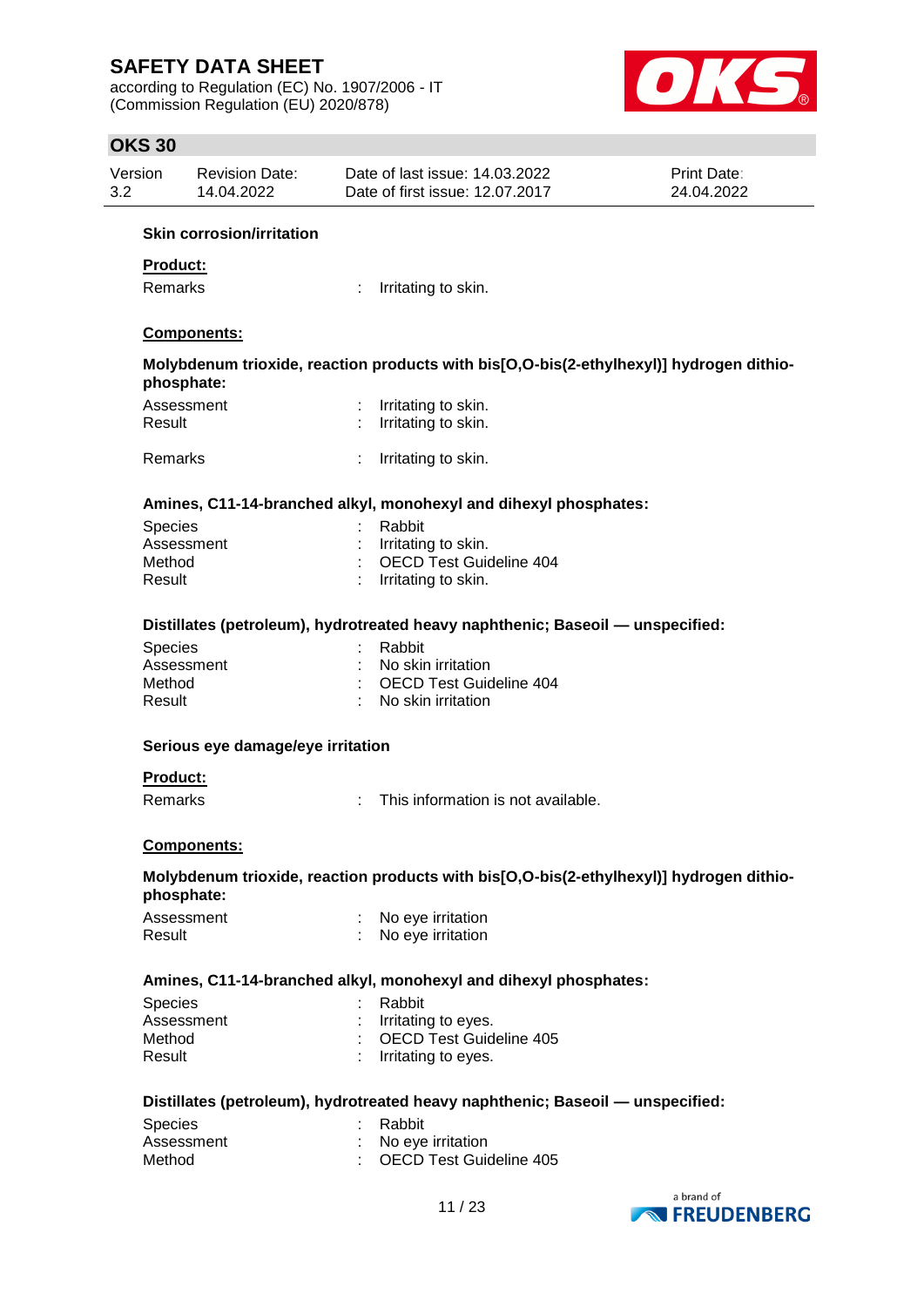according to Regulation (EC) No. 1907/2006 - IT (Commission Regulation (EU) 2020/878)



| Version<br>3.2 |                      | <b>Revision Date:</b><br>14.04.2022 | Date of last issue: 14.03.2022<br>Date of first issue: 12.07.2017                                        | Print Date:<br>24.04.2022 |
|----------------|----------------------|-------------------------------------|----------------------------------------------------------------------------------------------------------|---------------------------|
|                | Result<br><b>GLP</b> |                                     | No eye irritation<br>yes                                                                                 |                           |
|                |                      | Respiratory or skin sensitisation   |                                                                                                          |                           |
|                | Product:             |                                     |                                                                                                          |                           |
|                | <b>Remarks</b>       |                                     | This information is not available.                                                                       |                           |
|                |                      | Components:                         |                                                                                                          |                           |
|                | phosphate:           |                                     | Molybdenum trioxide, reaction products with bis[O,O-bis(2-ethylhexyl)] hydrogen dithio-                  |                           |
|                | Assessment<br>Result |                                     | The product is a skin sensitiser, sub-category 1B.<br>The product is a skin sensitiser, sub-category 1B. |                           |
|                |                      |                                     | Amines, C11-14-branched alkyl, monohexyl and dihexyl phosphates:                                         |                           |
|                | Species              |                                     | Guinea pig                                                                                               |                           |
|                | Assessment           |                                     | Did not cause sensitisation on laboratory animals.                                                       |                           |
|                | Result               |                                     | Did not cause sensitisation on laboratory animals.                                                       |                           |
|                |                      |                                     | Distillates (petroleum), hydrotreated heavy naphthenic; Baseoil — unspecified:                           |                           |
|                | Species              |                                     | Guinea pig                                                                                               |                           |
|                | Assessment           |                                     | Does not cause skin sensitisation.                                                                       |                           |
|                | Method               |                                     | <b>OECD Test Guideline 406</b>                                                                           |                           |
|                | Result               |                                     | Does not cause skin sensitisation.                                                                       |                           |
|                |                      | <b>Germ cell mutagenicity</b>       |                                                                                                          |                           |
|                | <b>Product:</b>      |                                     |                                                                                                          |                           |
|                |                      | Genotoxicity in vitro               | : Remarks: No data available                                                                             |                           |
|                |                      | Genotoxicity in vivo                | Remarks: No data available                                                                               |                           |
|                |                      | Components:                         |                                                                                                          |                           |
|                |                      |                                     | Amines, C11-14-branched alkyl, monohexyl and dihexyl phosphates:                                         |                           |
|                |                      | Genotoxicity in vitro               | Test Type: Chromosome aberration test in vitro                                                           |                           |
|                |                      |                                     | Test system: Rodent cell line                                                                            |                           |
|                |                      |                                     | Metabolic activation: with and without metabolic activation                                              |                           |
|                |                      |                                     | Method: OECD Test Guideline 473<br>Result: negative                                                      |                           |
|                |                      |                                     |                                                                                                          |                           |
|                |                      |                                     | Distillates (petroleum), hydrotreated heavy naphthenic; Baseoil — unspecified:                           |                           |
|                |                      | Genotoxicity in vitro               | Test Type: In vitro mammalian cell gene mutation test                                                    |                           |
|                |                      |                                     | Test system: Chinese hamster ovary cells                                                                 |                           |
|                |                      |                                     | Metabolic activation: with and without metabolic activation<br>Method: OECD Test Guideline 473           |                           |
|                |                      |                                     | Result: negative                                                                                         |                           |
|                |                      |                                     |                                                                                                          |                           |

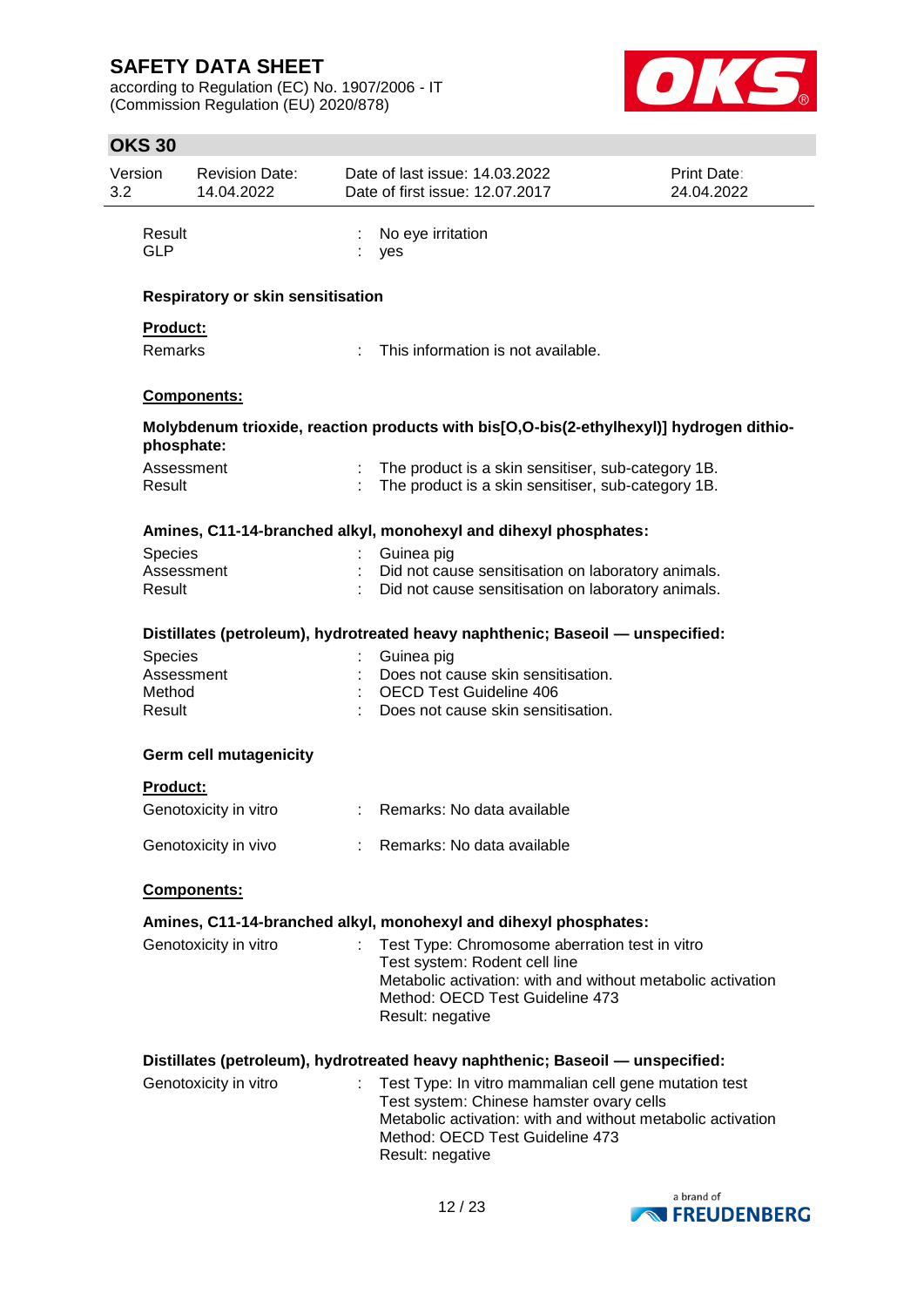according to Regulation (EC) No. 1907/2006 - IT (Commission Regulation (EU) 2020/878)



| Version<br>3.2                    | <b>Revision Date:</b><br>14.04.2022     |    | Date of last issue: 14.03.2022<br>Date of first issue: 12.07.2017                                                                                                                                                                                                                                                                                                            | Print Date:<br>24.04.2022 |
|-----------------------------------|-----------------------------------------|----|------------------------------------------------------------------------------------------------------------------------------------------------------------------------------------------------------------------------------------------------------------------------------------------------------------------------------------------------------------------------------|---------------------------|
|                                   | Genotoxicity in vivo                    |    | : Test Type: Micronucleus test<br>Species: Mouse<br>Cell type: Bone marrow<br>Application Route: Intraperitoneal injection<br>Method: OECD Test Guideline 474<br>Result: negative                                                                                                                                                                                            |                           |
|                                   | Germ cell mutagenicity-As-<br>sessment  |    | Tests on bacterial or mammalian cell cultures did not show<br>mutagenic effects.                                                                                                                                                                                                                                                                                             |                           |
|                                   | Carcinogenicity                         |    |                                                                                                                                                                                                                                                                                                                                                                              |                           |
| <b>Product:</b><br><b>Remarks</b> |                                         |    | No data available                                                                                                                                                                                                                                                                                                                                                            |                           |
|                                   | <b>Components:</b>                      |    |                                                                                                                                                                                                                                                                                                                                                                              |                           |
| ment                              | Carcinogenicity - Assess-<br>:          |    | Distillates (petroleum), hydrotreated heavy naphthenic; Baseoil - unspecified:<br>Not classifiable as a human carcinogen.                                                                                                                                                                                                                                                    |                           |
|                                   | <b>Reproductive toxicity</b>            |    |                                                                                                                                                                                                                                                                                                                                                                              |                           |
| <b>Product:</b>                   | Effects on fertility                    |    | : Remarks: No data available                                                                                                                                                                                                                                                                                                                                                 |                           |
| ment                              | Effects on foetal develop-              |    | : Remarks: No data available                                                                                                                                                                                                                                                                                                                                                 |                           |
|                                   | Components:                             |    |                                                                                                                                                                                                                                                                                                                                                                              |                           |
|                                   |                                         |    | Amines, C11-14-branched alkyl, monohexyl and dihexyl phosphates:                                                                                                                                                                                                                                                                                                             |                           |
| ment                              | Effects on foetal develop-              |    | Species: Rat<br><b>Application Route: Oral</b><br>Method: OECD Test Guideline 422<br>Result: No effects on fertility and early embryonic develop-<br>ment were detected.                                                                                                                                                                                                     |                           |
|                                   | Reproductive toxicity - As-<br>sessment | ÷. | - Fertility -                                                                                                                                                                                                                                                                                                                                                                |                           |
|                                   |                                         |    | No toxicity to reproduction                                                                                                                                                                                                                                                                                                                                                  |                           |
| ment                              | Effects on foetal develop-              |    | Distillates (petroleum), hydrotreated heavy naphthenic; Baseoil - unspecified:<br>Species: Rat<br><b>Application Route: Dermal</b><br>General Toxicity Maternal: LOAEL: 125 mg/kg body weight<br>Teratogenicity: NOAEL: >= 2.000 mg/kg body weight<br>Developmental Toxicity: NOAEL: >= 2.000 mg/kg body weight<br>Embryo-foetal toxicity: NOAEL: >= 2.000 mg/kg body weight |                           |

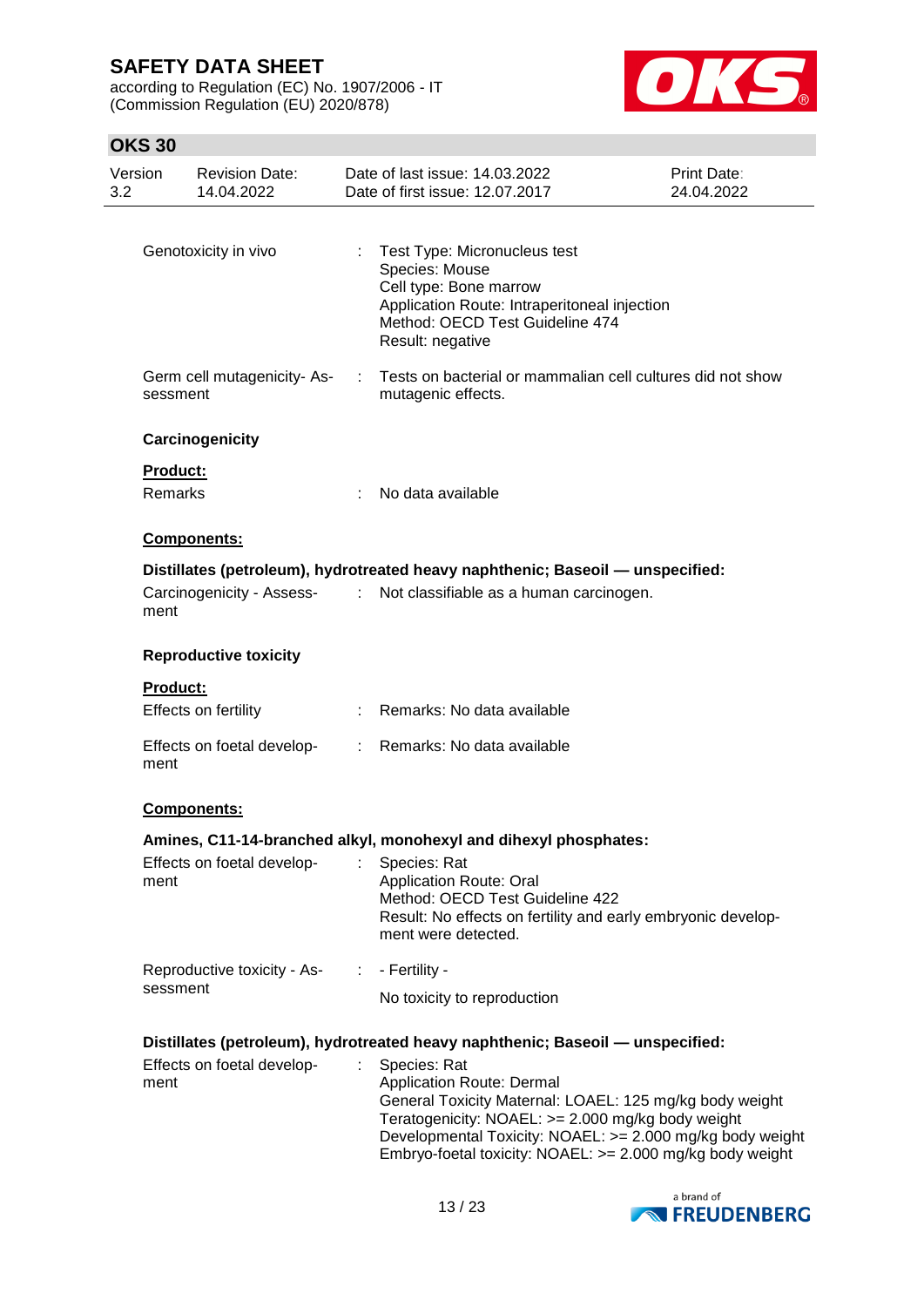according to Regulation (EC) No. 1907/2006 - IT (Commission Regulation (EU) 2020/878)



| Version<br>3.2          | <b>Revision Date:</b><br>14.04.2022 |    | Date of last issue: 14.03.2022<br>Date of first issue: 12.07.2017                                                      | Print Date:<br>24.04.2022 |
|-------------------------|-------------------------------------|----|------------------------------------------------------------------------------------------------------------------------|---------------------------|
|                         |                                     |    | Method: OECD Test Guideline 414<br>Result: No effects on fertility and early embryonic develop-<br>ment were detected. |                           |
|                         | Reproductive toxicity - As-         | ÷. | - Fertility -                                                                                                          |                           |
|                         | sessment                            |    | No toxicity to reproduction<br>- Teratogenicity -                                                                      |                           |
|                         |                                     |    | No toxicity to reproduction                                                                                            |                           |
|                         | <b>STOT - single exposure</b>       |    |                                                                                                                        |                           |
|                         | Components:                         |    |                                                                                                                        |                           |
|                         |                                     |    | Amines, C11-14-branched alkyl, monohexyl and dihexyl phosphates:                                                       |                           |
|                         | Assessment                          | t. | The substance or mixture is not classified as specific target<br>organ toxicant, single exposure.                      |                           |
|                         |                                     |    | Distillates (petroleum), hydrotreated heavy naphthenic; Baseoil — unspecified:                                         |                           |
|                         | Assessment                          |    | The substance or mixture is not classified as specific target<br>organ toxicant, single exposure.                      |                           |
|                         | <b>STOT - repeated exposure</b>     |    |                                                                                                                        |                           |
|                         | Components:                         |    |                                                                                                                        |                           |
|                         |                                     |    | Amines, C11-14-branched alkyl, monohexyl and dihexyl phosphates:                                                       |                           |
|                         | Assessment                          |    | The substance or mixture is not classified as specific target<br>organ toxicant, repeated exposure.                    |                           |
|                         |                                     |    | Distillates (petroleum), hydrotreated heavy naphthenic; Baseoil — unspecified:                                         |                           |
|                         | Assessment                          |    | The substance or mixture is not classified as specific target<br>organ toxicant, repeated exposure.                    |                           |
|                         | <b>Repeated dose toxicity</b>       |    |                                                                                                                        |                           |
|                         | <b>Product:</b>                     |    |                                                                                                                        |                           |
|                         | Remarks                             |    | This information is not available.                                                                                     |                           |
|                         | <b>Components:</b>                  |    |                                                                                                                        |                           |
|                         |                                     |    | Amines, C11-14-branched alkyl, monohexyl and dihexyl phosphates:                                                       |                           |
| Species<br><b>LOAEL</b> |                                     |    | Rat                                                                                                                    |                           |
|                         | <b>Application Route</b>            |    | 10 mg/kg<br>Oral                                                                                                       |                           |
| Method                  |                                     |    | <b>OECD Test Guideline 422</b>                                                                                         |                           |

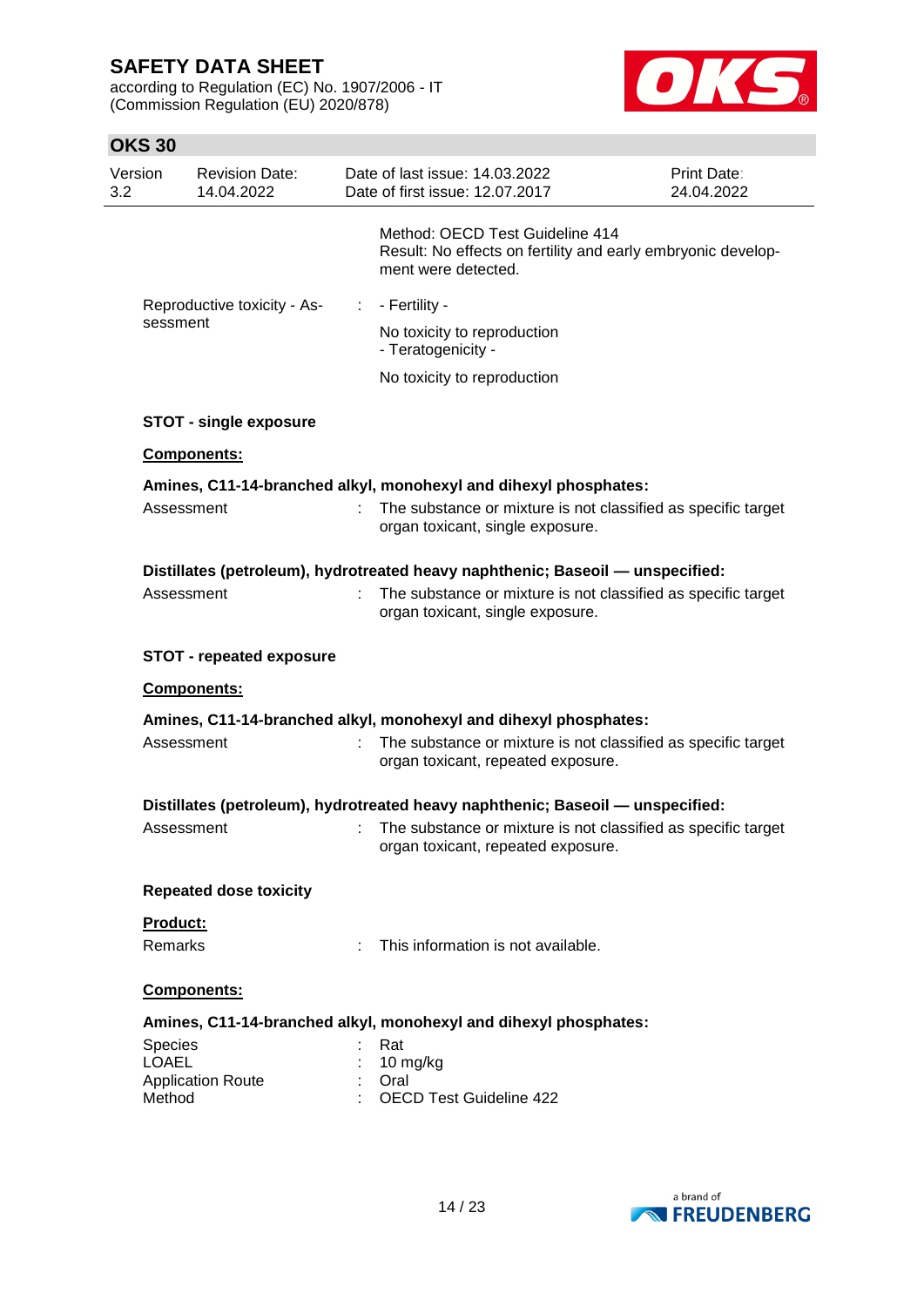according to Regulation (EC) No. 1907/2006 - IT (Commission Regulation (EU) 2020/878)



## **OKS 30**

| Version | Revision Date: | Date of last issue: 14.03.2022  | <b>Print Date:</b> |
|---------|----------------|---------------------------------|--------------------|
| 3.2     | 14.04.2022     | Date of first issue: 12.07.2017 | 24.04.2022         |

### **Aspiration toxicity**

### **Product:**

This information is not available.

### **Components:**

**Amines, C11-14-branched alkyl, monohexyl and dihexyl phosphates:**

No aspiration toxicity classification

**Distillates (petroleum), hydrotreated heavy naphthenic; Baseoil — unspecified:** No aspiration toxicity classification

### **11.2 Information on other hazards**

### **Endocrine disrupting properties**

### **Product:**

| Assessment                 | The substance/mixture does not contain components consid-<br>ered to have endocrine disrupting properties according to<br>REACH Article 57(f) or Commission Delegated regulation<br>(EU) 2017/2100 or Commission Regulation (EU) 2018/605 at<br>levels of 0.1% or higher. |
|----------------------------|---------------------------------------------------------------------------------------------------------------------------------------------------------------------------------------------------------------------------------------------------------------------------|
| <b>Further information</b> |                                                                                                                                                                                                                                                                           |
| <b>Product:</b><br>Remarks | Ingestion causes irritation of upper respiratory system and<br>gastrointestinal disturbance.                                                                                                                                                                              |
| Components:                |                                                                                                                                                                                                                                                                           |
| phosphate:                 | Molybdenum trioxide, reaction products with bis[O,O-bis(2-ethylhexyl)] hydrogen dithio-                                                                                                                                                                                   |
| <b>Remarks</b>             | Ingestion causes irritation of upper respiratory system and<br>gastrointestinal disturbance.                                                                                                                                                                              |
|                            | Amines, C11-14-branched alkyl, monohexyl and dihexyl phosphates:                                                                                                                                                                                                          |
| <b>Remarks</b>             | Ingestion causes irritation of upper respiratory system and<br>gastrointestinal disturbance.                                                                                                                                                                              |

### **SECTION 12: Ecological information**

### **12.1 Toxicity**

## **Product:**

Toxicity to fish : Remarks: Harmful to aquatic organisms, may cause long-term

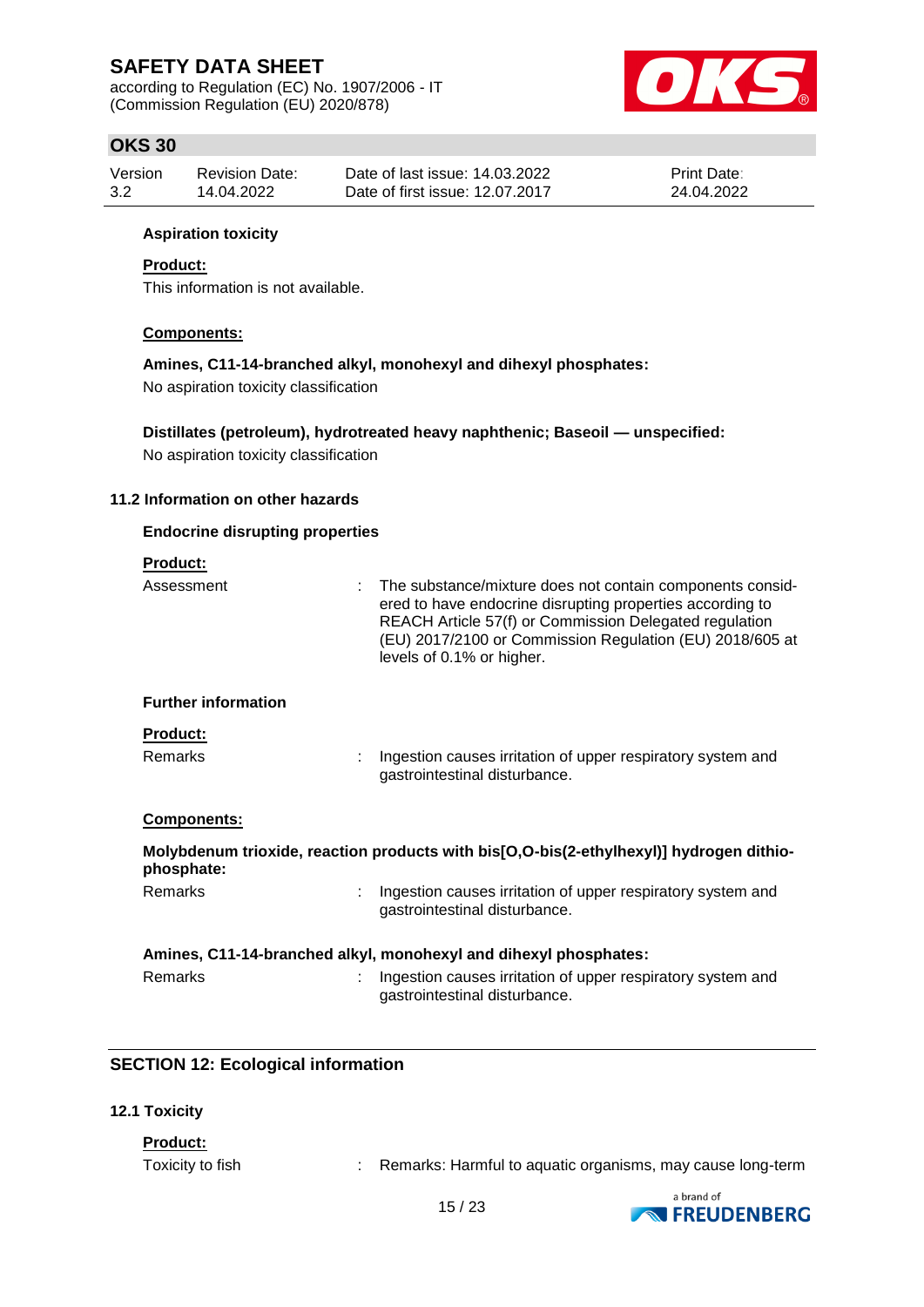according to Regulation (EC) No. 1907/2006 - IT (Commission Regulation (EU) 2020/878)



| Version<br>3.2 |            | <b>Revision Date:</b><br>14.04.2022                      |    | Date of last issue: 14.03.2022<br>Date of first issue: 12.07.2017                                                                                                   | Print Date:<br>24.04.2022 |
|----------------|------------|----------------------------------------------------------|----|---------------------------------------------------------------------------------------------------------------------------------------------------------------------|---------------------------|
|                |            |                                                          |    | adverse effects in the aquatic environment.                                                                                                                         |                           |
|                |            | aquatic invertebrates                                    |    | Toxicity to daphnia and other : Remarks: No data available                                                                                                          |                           |
|                | plants     | Toxicity to algae/aquatic                                |    | : Remarks: No data available                                                                                                                                        |                           |
|                |            | Toxicity to microorganisms                               |    | Remarks: No data available                                                                                                                                          |                           |
|                |            | Components:                                              |    |                                                                                                                                                                     |                           |
|                | phosphate: |                                                          |    | Molybdenum trioxide, reaction products with bis[O,O-bis(2-ethylhexyl)] hydrogen dithio-                                                                             |                           |
|                |            | Toxicity to fish                                         |    | LC50 (Oncorhynchus mykiss (rainbow trout)): > 100 mg/l<br>Exposure time: 96 h<br>Test Type: semi-static test<br>Method: OECD Test Guideline 203<br>GLP: yes         |                           |
|                |            |                                                          |    | Remarks: May cause long-term adverse effects in the aquatic<br>environment.                                                                                         |                           |
|                |            | Toxicity to daphnia and other :<br>aquatic invertebrates |    | EC50 (Daphnia magna (Water flea)): > 100 mg/l<br>Exposure time: 48 h<br>Test Type: static test<br>Method: OECD Test Guideline 202<br>GLP: yes                       |                           |
|                | plants     | Toxicity to algae/aquatic                                | ÷. | EC50 (Pseudokirchneriella subcapitata (green algae)): > 100<br>mg/l<br>Exposure time: 72 h<br>Test Type: static test<br>Method: OECD Test Guideline 201<br>GLP: yes |                           |
|                |            |                                                          |    | Amines, C11-14-branched alkyl, monohexyl and dihexyl phosphates:                                                                                                    |                           |
|                |            | Toxicity to fish                                         | ÷. | LC50 (Oncorhynchus mykiss (rainbow trout)): 5,5 mg/l<br>Exposure time: 96 h<br>Method: OECD Test Guideline 203                                                      |                           |
|                |            | aquatic invertebrates                                    |    | Toxicity to daphnia and other : EC50 (Daphnia magna (Water flea)): 1,2 mg/l<br>Exposure time: 48 h<br>Method: OECD Test Guideline 202                               |                           |
|                | plants     | Toxicity to algae/aquatic                                |    | : EC50 (Selenastrum capricornutum (green algae)): > 10 mg/l<br>Exposure time: 72 h<br>Method: OECD Test Guideline 201                                               |                           |
|                |            | Toxicity to microorganisms                               |    | $\therefore$ EC50 (activated sludge): $> 100$ mg/l<br>Exposure time: 3 h                                                                                            |                           |

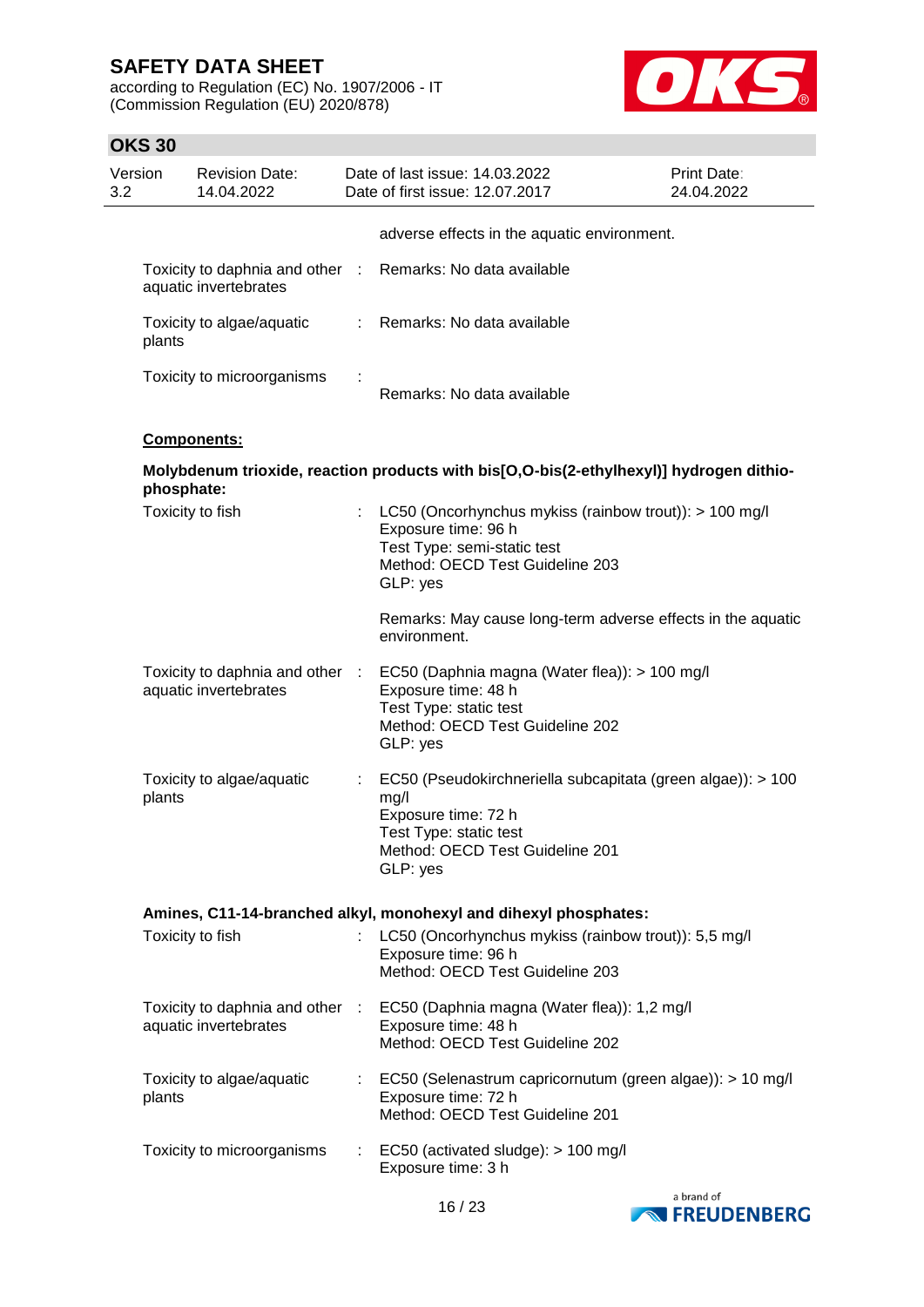according to Regulation (EC) No. 1907/2006 - IT (Commission Regulation (EU) 2020/878)



## **OKS 30**

| Version | <b>Revision Date:</b> | Date of last issue: 14.03.2022  | <b>Print Date:</b> |
|---------|-----------------------|---------------------------------|--------------------|
| 3.2     | 14.04.2022            | Date of first issue: 12.07.2017 | 24.04.2022         |

| Distillates (petroleum), hydrotreated heavy naphthenic; Baseoil — unspecified:                  |                                                                                                                                                                      |  |  |  |
|-------------------------------------------------------------------------------------------------|----------------------------------------------------------------------------------------------------------------------------------------------------------------------|--|--|--|
| Toxicity to fish                                                                                | : LC50 (Pimephales promelas (fathead minnow)): $> 100$ mg/l<br>Exposure time: 96 h<br>Test Type: static test<br>Method: OECD Test Guideline 203<br>GLP: yes          |  |  |  |
| aquatic invertebrates                                                                           | Toxicity to daphnia and other : EC50 (Daphnia magna (Water flea)): > 10.000 mg/l<br>Exposure time: 48 h<br>Test Type: static test<br>Method: OECD Test Guideline 202 |  |  |  |
| Toxicity to algae/aquatic<br>plants                                                             | : LC50 (Pseudokirchneriella subcapitata (green algae)): $> 100$<br>mg/l<br>Exposure time: 72 h<br>Method: OECD Test Guideline 201                                    |  |  |  |
| Toxicity to fish (Chronic tox-<br>icity)                                                        | : NOELR: $> = 1.000$ mg/l<br>Exposure time: 28 d<br>Species: Oncorhynchus mykiss (rainbow trout)<br>Remarks: The value is calculated                                 |  |  |  |
| Toxicity to daphnia and other : NOELR: 10 mg/l<br>aquatic invertebrates (Chron-<br>ic toxicity) | Exposure time: 21 d<br>Species: Daphnia magna (Water flea)<br><b>Test Type: Reproduction Test</b><br>Method: OECD Test Guideline 211                                 |  |  |  |

## **12.2 Persistence and degradability**

### **Product:**

| Biodegradability                                                | : Remarks: No data available |
|-----------------------------------------------------------------|------------------------------|
| Physico-chemical removabil- : Remarks: No data available<br>ity |                              |

### **Components:**

|            | Molybdenum trioxide, reaction products with bis[O,O-bis(2-ethylhexyl)] hydrogen dithio- |  |
|------------|-----------------------------------------------------------------------------------------|--|
| phosphate: |                                                                                         |  |

| Biodegradability | : Result: Not rapidly biodegradable |
|------------------|-------------------------------------|
|                  | Biodegradation: 11 %                |
|                  | Exposure time: 28 d                 |
|                  | Method: OECD Test Guideline 301B    |
|                  |                                     |

| Amines, C11-14-branched alkyl, monohexyl and dihexyl phosphates: |  |                                                                                                 |  |  |
|------------------------------------------------------------------|--|-------------------------------------------------------------------------------------------------|--|--|
| Biodegradability                                                 |  | : Result: Not rapidly biodegradable<br>Biodegradation: 12 %<br>Method: OECD Test Guideline 301B |  |  |

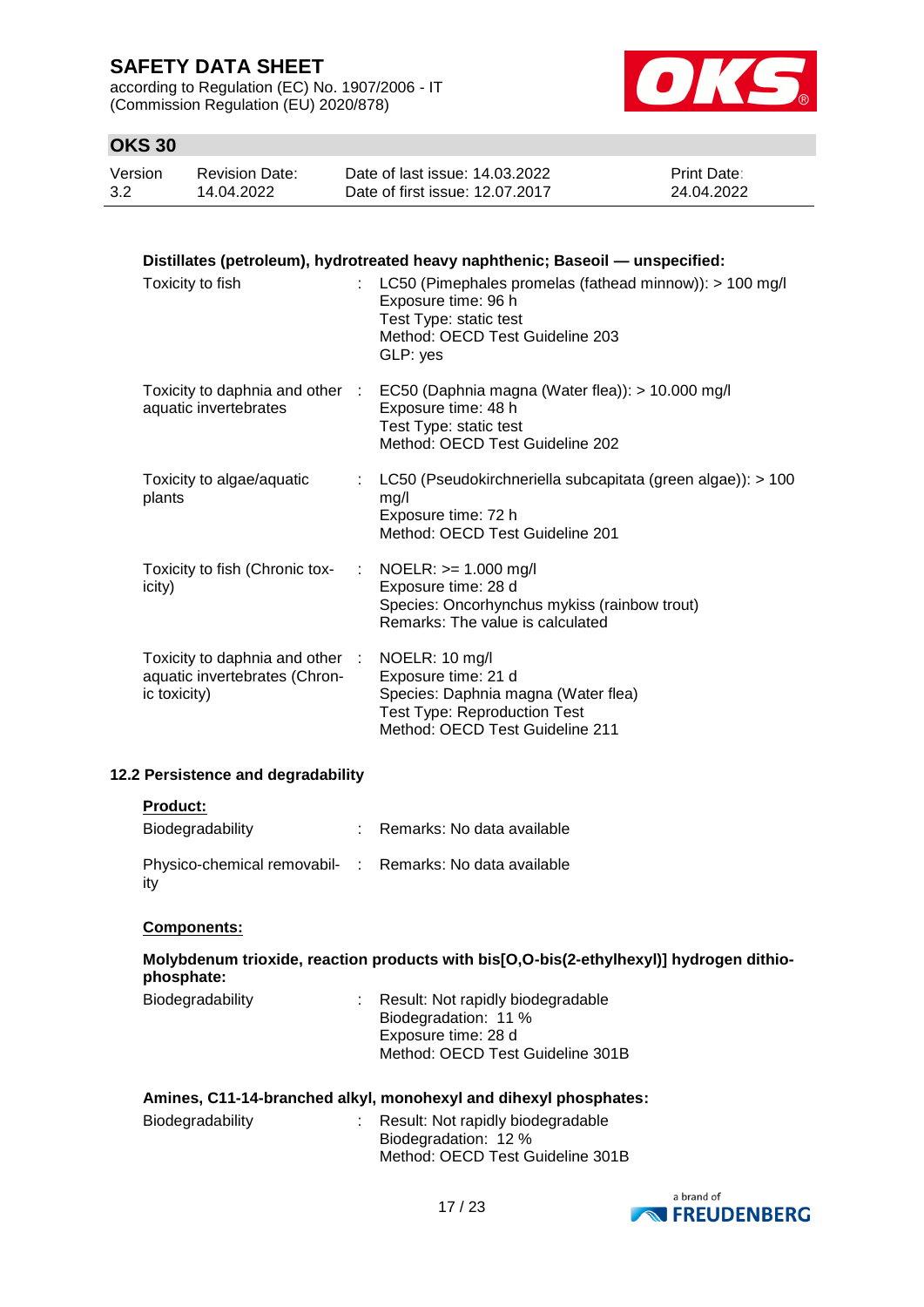according to Regulation (EC) No. 1907/2006 - IT (Commission Regulation (EU) 2020/878)



## **OKS 30**

| Version | <b>Revision Date:</b> | Date of last issue: 14.03.2022  | Print Date: |
|---------|-----------------------|---------------------------------|-------------|
| 3.2     | 14.04.2022            | Date of first issue: 12.07.2017 | 24.04.2022  |

### **Distillates (petroleum), hydrotreated heavy naphthenic; Baseoil — unspecified:**

| Biodegradability | : Test Type: aerobic              |
|------------------|-----------------------------------|
|                  | Inoculum: activated sludge        |
|                  | Result: Not rapidly biodegradable |
|                  | Biodegradation: 3 %               |
|                  | Exposure time: 28 d               |
|                  | Method: OECD Test Guideline 301B  |
|                  | GLP: yes                          |

### **12.3 Bioaccumulative potential**

### **Product:**

| <b>Bioaccumulation</b> | Remarks: This mixture contains no substance considered to<br>be persistent, bioaccumulating and toxic (PBT).<br>This mixture contains no substance considered to be very<br>persistent and very bioaccumulating (vPvB). |
|------------------------|-------------------------------------------------------------------------------------------------------------------------------------------------------------------------------------------------------------------------|
|                        |                                                                                                                                                                                                                         |

### **Components:**

|                           | Molybdenum trioxide, reaction products with bis[O,O-bis(2-ethylhexyl)] hydrogen dithio- |  |
|---------------------------|-----------------------------------------------------------------------------------------|--|
| phosphate:                |                                                                                         |  |
| Partition coefficient: n- | : $\log$ Pow: $> 4$                                                                     |  |

octanol/water

### **Amines, C11-14-branched alkyl, monohexyl and dihexyl phosphates:**

| Partition coefficient: n- | : $log Pow: < 2,3 (23 °C)$ |
|---------------------------|----------------------------|
| octanol/water             | pH: 7                      |

### **12.4 Mobility in soil**

| Product:                                           |                              |
|----------------------------------------------------|------------------------------|
| <b>Mobility</b>                                    | Remarks: No data available   |
| Distribution among environ-<br>mental compartments | : Remarks: No data available |

## **12.5 Results of PBT and vPvB assessment**

### **Product:**

| Assessment | : This substance/mixture contains no components considered<br>to be either persistent, bioaccumulative and toxic (PBT), or |                                                                                 |  |  |
|------------|----------------------------------------------------------------------------------------------------------------------------|---------------------------------------------------------------------------------|--|--|
|            |                                                                                                                            | very persistent and very bioaccumulative (vPvB) at levels of<br>0.1% or higher. |  |  |

### **Components:**

|            | Distillates (petroleum), hydrotreated heavy naphthenic; Baseoil — unspecified: |
|------------|--------------------------------------------------------------------------------|
| Assessment | Non-classified PBT substance. Non-classified vPvB substance                    |

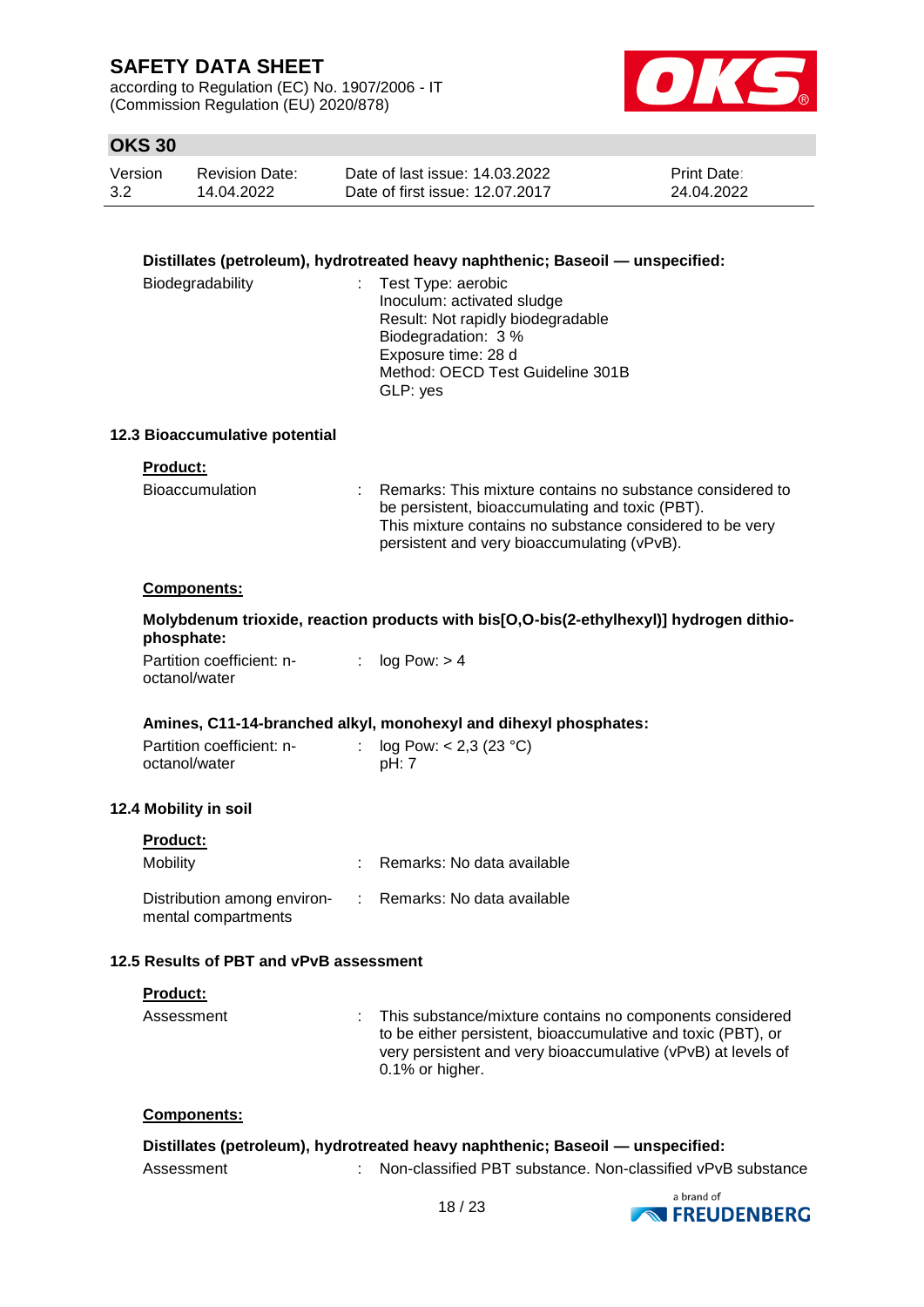according to Regulation (EC) No. 1907/2006 - IT (Commission Regulation (EU) 2020/878)



## **OKS 30**

| Version | <b>Revision Date:</b> | Date of last issue: 14.03.2022  | <b>Print Date:</b> |
|---------|-----------------------|---------------------------------|--------------------|
| 3.2     | 14.04.2022            | Date of first issue: 12.07.2017 | 24.04.2022         |

### **12.6 Endocrine disrupting properties**

| <b>Product:</b>                                           |                                                                                                                                                                                                                                                                             |
|-----------------------------------------------------------|-----------------------------------------------------------------------------------------------------------------------------------------------------------------------------------------------------------------------------------------------------------------------------|
| Assessment                                                | : The substance/mixture does not contain components consid-<br>ered to have endocrine disrupting properties according to<br>REACH Article 57(f) or Commission Delegated regulation<br>(EU) 2017/2100 or Commission Regulation (EU) 2018/605 at<br>levels of 0.1% or higher. |
| 12.7 Other adverse effects                                |                                                                                                                                                                                                                                                                             |
| <b>Product:</b><br>Additional ecological infor-<br>mation | : Harmful to aquatic life with long lasting effects.                                                                                                                                                                                                                        |
| <b>Components:</b>                                        |                                                                                                                                                                                                                                                                             |
| phosphate:                                                | Molybdenum trioxide, reaction products with bis[O,O-bis(2-ethylhexyl)] hydrogen dithio-                                                                                                                                                                                     |
| Additional ecological infor-<br>mation                    | May cause long lasting harmful effects to aquatic life.                                                                                                                                                                                                                     |

## **SECTION 13: Disposal considerations**

| 13.1 Waste treatment methods |                                                                                                                                                                                                                    |
|------------------------------|--------------------------------------------------------------------------------------------------------------------------------------------------------------------------------------------------------------------|
| Product                      | The product should not be allowed to enter drains, water<br>courses or the soil.<br>Do not dispose of with domestic refuse.<br>Dispose of as hazardous waste in compliance with local and<br>national regulations. |
|                              | Waste codes should be assigned by the user based on the<br>application for which the product was used.                                                                                                             |
| Contaminated packaging       | Packaging that is not properly emptied must be disposed of as<br>the unused product.<br>Dispose of waste product or used containers according to<br>local regulations.                                             |
|                              | The following Waste Codes are only suggestions:                                                                                                                                                                    |
| Waste Code                   | unused product<br>13 02 06*, synthetic engine, gear and lubricating oils                                                                                                                                           |
|                              | uncleaned packagings<br>15 01 10, packaging containing residues of or contaminated<br>by hazardous substances                                                                                                      |

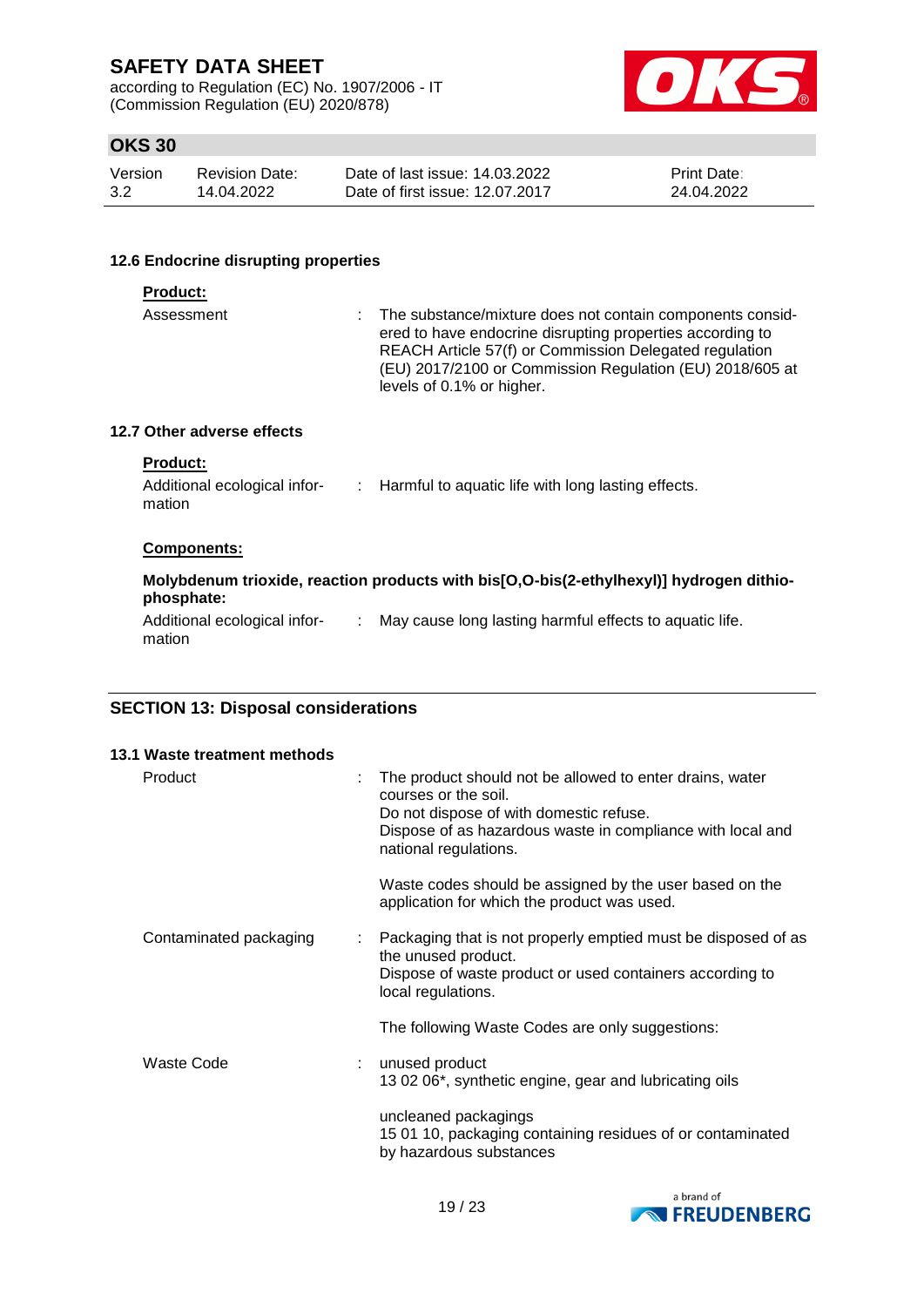according to Regulation (EC) No. 1907/2006 - IT (Commission Regulation (EU) 2020/878)



## **OKS 30**

| Version | Revision Date: | Date of last issue: 14.03.2022  | <b>Print Date:</b> |
|---------|----------------|---------------------------------|--------------------|
| 3.2     | 14.04.2022     | Date of first issue: 12.07.2017 | 24.04.2022         |

### **SECTION 14: Transport information**

### **14.1 UN number or ID number**

| ADN                               |   | Not regulated as a dangerous good |  |
|-----------------------------------|---|-----------------------------------|--|
| <b>ADR</b>                        |   | Not regulated as a dangerous good |  |
| <b>RID</b>                        | ÷ | Not regulated as a dangerous good |  |
| <b>IMDG</b>                       | ÷ | Not regulated as a dangerous good |  |
| <b>IATA</b>                       |   | Not regulated as a dangerous good |  |
| 14.2 UN proper shipping name      |   |                                   |  |
| ADN                               | ÷ | Not regulated as a dangerous good |  |
| <b>ADR</b>                        | t | Not regulated as a dangerous good |  |
| <b>RID</b>                        |   | Not regulated as a dangerous good |  |
| <b>IMDG</b>                       |   | Not regulated as a dangerous good |  |
| <b>IATA</b>                       |   | Not regulated as a dangerous good |  |
| 14.3 Transport hazard class(es)   |   |                                   |  |
| <b>ADN</b>                        | t | Not regulated as a dangerous good |  |
| ADR                               |   | Not regulated as a dangerous good |  |
| <b>RID</b>                        | ÷ | Not regulated as a dangerous good |  |
| <b>IMDG</b>                       | ÷ | Not regulated as a dangerous good |  |
| <b>IATA</b>                       | t | Not regulated as a dangerous good |  |
| 14.4 Packing group                |   |                                   |  |
| ADN                               | ÷ | Not regulated as a dangerous good |  |
| ADR                               | ÷ | Not regulated as a dangerous good |  |
| <b>RID</b>                        |   | Not regulated as a dangerous good |  |
| <b>IMDG</b>                       |   | Not regulated as a dangerous good |  |
| <b>IATA (Cargo)</b>               |   | Not regulated as a dangerous good |  |
| <b>IATA (Passenger)</b>           | ÷ | Not regulated as a dangerous good |  |
| <b>14.5 Environmental hazards</b> |   |                                   |  |
| ADN                               |   | Not regulated as a dangerous good |  |
| ADR                               |   | Not regulated as a dangerous good |  |
| <b>RID</b>                        |   | Not regulated as a dangerous good |  |
| <b>IMDG</b>                       | t | Not regulated as a dangerous good |  |

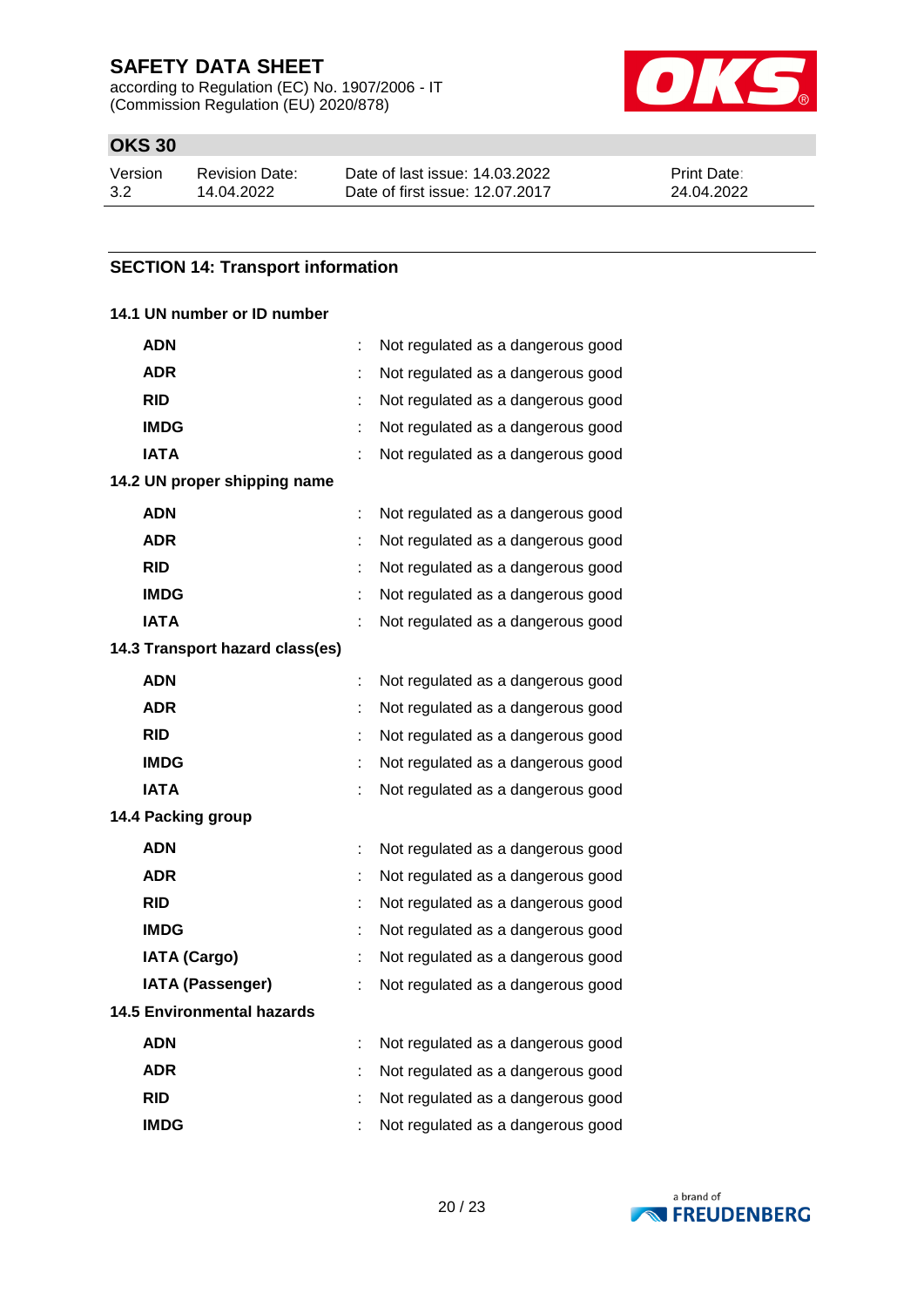according to Regulation (EC) No. 1907/2006 - IT (Commission Regulation (EU) 2020/878)



## **OKS 30**

| Version | <b>Revision Date:</b> | Date of last issue: 14.03.2022  | <b>Print Date:</b> |
|---------|-----------------------|---------------------------------|--------------------|
| 3.2     | 14.04.2022            | Date of first issue: 12.07.2017 | 24.04.2022         |

### **14.6 Special precautions for user**

Not applicable

### **14.7 Maritime transport in bulk according to IMO instruments**

Remarks : Not applicable for product as supplied.

## **SECTION 15: Regulatory information**

### **15.1 Safety, health and environmental regulations/legislation specific for the substance or mixture**

| REACH - Restrictions on the manufacture, placing on<br>the market and use of certain dangerous substances,<br>mixtures and articles (Annex XVII)                           |    | Conditions of restriction for the fol-<br>lowing entries should be considered:<br>Number on list 3                                                                                                                                                                                                                                                                                                                  |
|----------------------------------------------------------------------------------------------------------------------------------------------------------------------------|----|---------------------------------------------------------------------------------------------------------------------------------------------------------------------------------------------------------------------------------------------------------------------------------------------------------------------------------------------------------------------------------------------------------------------|
| REACH - Candidate List of Substances of Very High<br>Concern for Authorisation (Article 59).<br>(EU SVHC)                                                                  | t. | This product does not contain sub-<br>stances of very high concern (Regu-<br>lation (EC) No 1907/2006 (REACH),<br>Article 57).                                                                                                                                                                                                                                                                                      |
| REACH - List of substances subject to authorisation<br>(Annex XIV)<br>(EU. REACH-Annex XIV)                                                                                |    | Not applicable                                                                                                                                                                                                                                                                                                                                                                                                      |
| Regulation (EC) No 1005/2009 on substances that de-<br>plete the ozone layer<br>(EC 1005/2009)                                                                             |    | Not applicable                                                                                                                                                                                                                                                                                                                                                                                                      |
| Regulation (EU) 2019/1021 on persistent organic pollu-<br>tants (recast)<br>(EU POP)                                                                                       | ÷  | Not applicable                                                                                                                                                                                                                                                                                                                                                                                                      |
| Regulation (EC) No 649/2012 of the European Parlia-<br>ment and the Council concerning the export and import<br>of dangerous chemicals<br>(EU PIC)                         | ÷  | Not applicable                                                                                                                                                                                                                                                                                                                                                                                                      |
| Seveso III: Directive 2012/18/EU of the European<br>: 34<br>Parliament and of the Council on the control of<br>major-accident hazards involving dangerous sub-<br>stances. |    | Petroleum products: (a) gasolines<br>and naphthas, (b) kerosenes<br>(including jet fuels), (c) gas oils<br>(including diesel fuels, home<br>heating oils and gas oil blending<br>streams), (d) heavy fuel oils (e)<br>alternative fuels serving the same<br>purposes and with similar proper-<br>ties as regards flammability and<br>environmental hazards as the<br>products referred to in points (a)<br>to $(d)$ |
| Volatile organic compounds<br>÷                                                                                                                                            |    | Directive 2010/75/EU of 24 November 2010 on industrial<br>emissions (integrated pollution prevention and control)                                                                                                                                                                                                                                                                                                   |

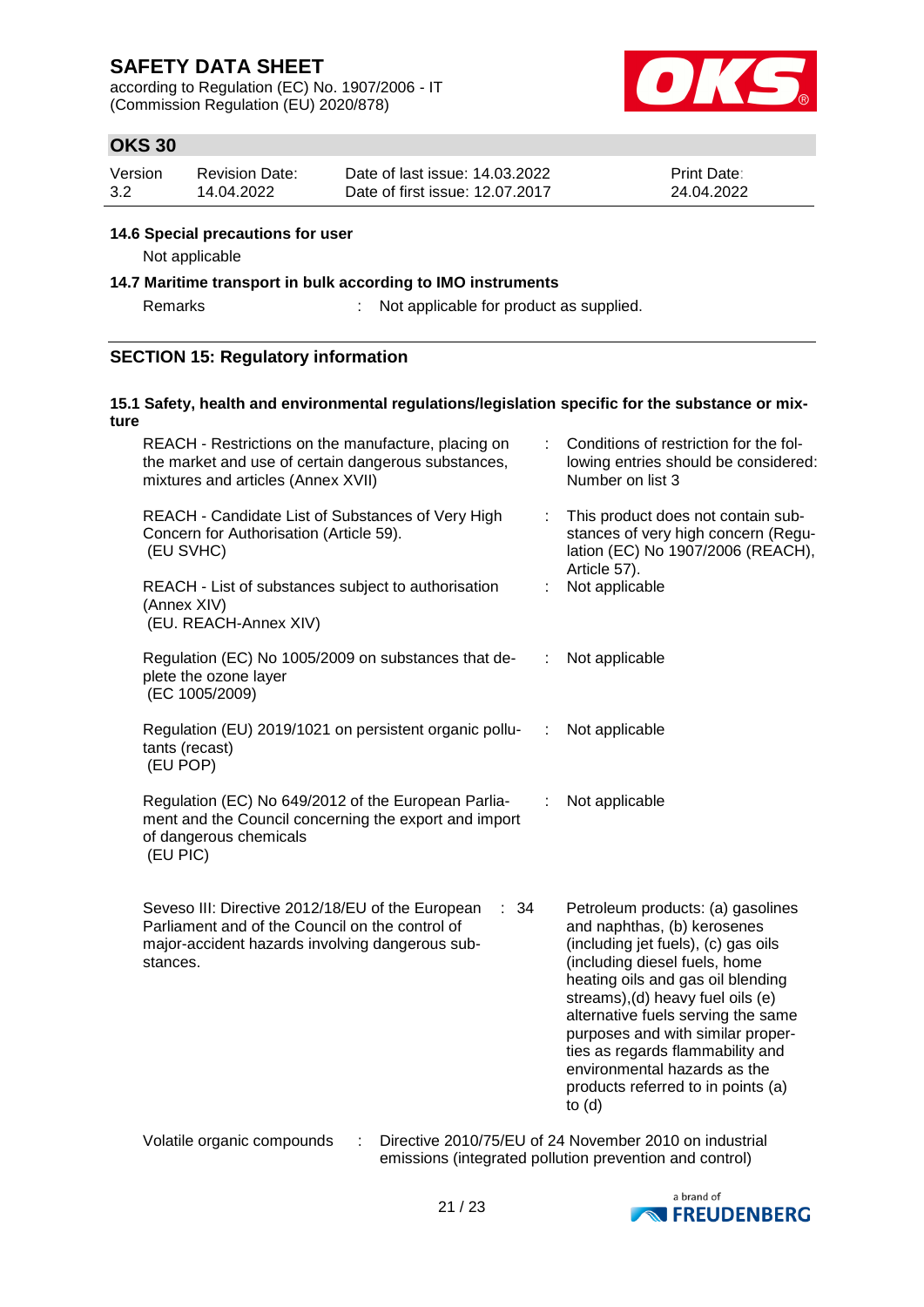according to Regulation (EC) No. 1907/2006 - IT (Commission Regulation (EU) 2020/878)



## **OKS 30**

| Version | <b>Revision Date:</b> | Date of last issue: 14.03.2022  | <b>Print Date:</b> |
|---------|-----------------------|---------------------------------|--------------------|
| 3.2     | 14.04.2022            | Date of first issue: 12.07.2017 | 24.04.2022         |

Not applicable

### **Other regulations:**

Take note of Directive 94/33/EC on the protection of young people at work or stricter national regulations, where applicable.

Legislative Decree April 9,2008, 81 (Implementation of Article 1 of the Law of 3 August 2007, n. 123, concerning the protection of health and safety in the workplace.) and subsequent amendments

Legislative Decree April 3, 2006, n.152, (Environmental standards) and subsequent amendments

Legislative Decree February 6, 2009, 21 (Regulations for the execution of the provisions laid down in Regulation (EC) no. 648/2004 on detergents)

### **15.2 Chemical safety assessment**

This information is not available.

### **SECTION 16: Other information**

### **Full text of H-Statements**

| H <sub>315</sub> | : Causes skin irritation.                                 |
|------------------|-----------------------------------------------------------|
| H317             | : May cause an allergic skin reaction.                    |
| H <sub>319</sub> | : Causes serious eye irritation.                          |
| H411             | : Toxic to aquatic life with long lasting effects.        |
| H413             | : May cause long lasting harmful effects to aquatic life. |

### **Full text of other abbreviations**

Note L **Interpreteral Contract Contract Contract** : The harmonised classification as a carcinogen applies unless it can be shown that the substance contains less than 3 % of dimethyl sulphoxide extract as measured by IP 346 ("Determination of polycyclic aromatics in unused lubricating base oils and asphaltene free petroleum fractions - Dimethyl sulphoxide extraction refractive index method"Institute of Petroleum, London), in which case a classification in accordance with Title II of this Regulation shall be performed also for that hazard class.

ADN - European Agreement concerning the International Carriage of Dangerous Goods by Inland Waterways; ADR - Agreement concerning the International Carriage of Dangerous Goods by Road; AIIC - Australian Inventory of Industrial Chemicals; ASTM - American Society for the Testing of Materials; bw - Body weight; CLP - Classification Labelling Packaging Regulation; Regulation (EC) No 1272/2008; CMR - Carcinogen, Mutagen or Reproductive Toxicant; DIN - Standard of the German Institute for Standardisation; DSL - Domestic Substances List (Canada); ECHA - European Chemicals Agency; EC-Number - European Community number; ECx - Concentration associated with x% response; ELx - Loading rate associated with x% response; EmS - Emergen-